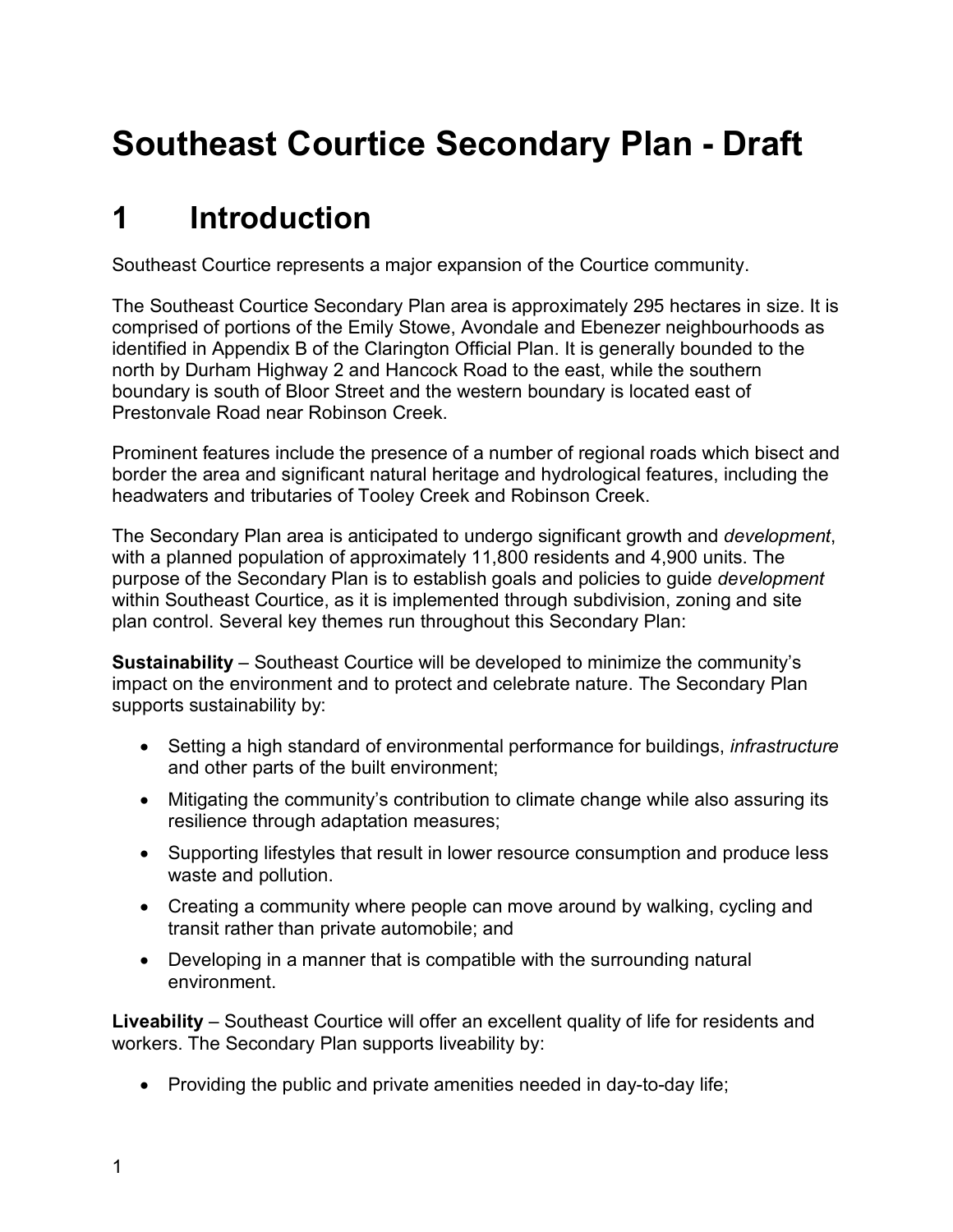- Creating a pleasant place to be through the design of the built environment and access to nature;
- Fostering a sense of identity and belonging; and
- Supporting and enabling healthy active lifestyles.

**Inclusivity** – Southeast Courtice will be a community that everyone can call home, regardless of age, ability or income. Inclusivity is promoted by:

- Providing a range of housing choices for a diversity of income levels and household sizes, including *affordable* housing.
- Creating a community that is fit for all stages of life and people of varying ability.
- Reflecting and celebrating the cultural heritage of the area, past and present.

The Urban Design and Sustainable Development Guidelines included as an appendix provide further guidance on the implementation of the policies of this Secondary Plan.

# **2 Vision and Objectives**

## **2.1 Vision**

Southeast Courtice will be a sustainable, livable and inclusive community. It will have its own identity, while contributing to the larger Courtice and Clarington communities. Although predominantly residential, it will feature a mix, location and intensity of uses that allow many needs to be met locally, while also having access to broader amenities in the surrounding areas. Walking, cycling and transit will be attractive and viable alternatives to the car.

A key part of Southeast Courtice's identity will be the presence of nature. The *natural heritage system*, including features related to the Robinson and Tooley Creeks, will be preserved, enhanced, and sensitively incorporated into a parks and open space system. Trees and landscaped spaces will extend greenery throughout the area.

The area's major roads will also serve as defining features for Southeast Courtice. While providing important transportation routes, they will feature landscaping, built form, mix of uses and connections to the interior of the neighbourhood that make them attractive and inviting public places. They will serve as community focal points which join Southeast Courtice together.

In this manner, Southeast Courtice will combine diverse uses, intensities and places into an integrated and connected whole.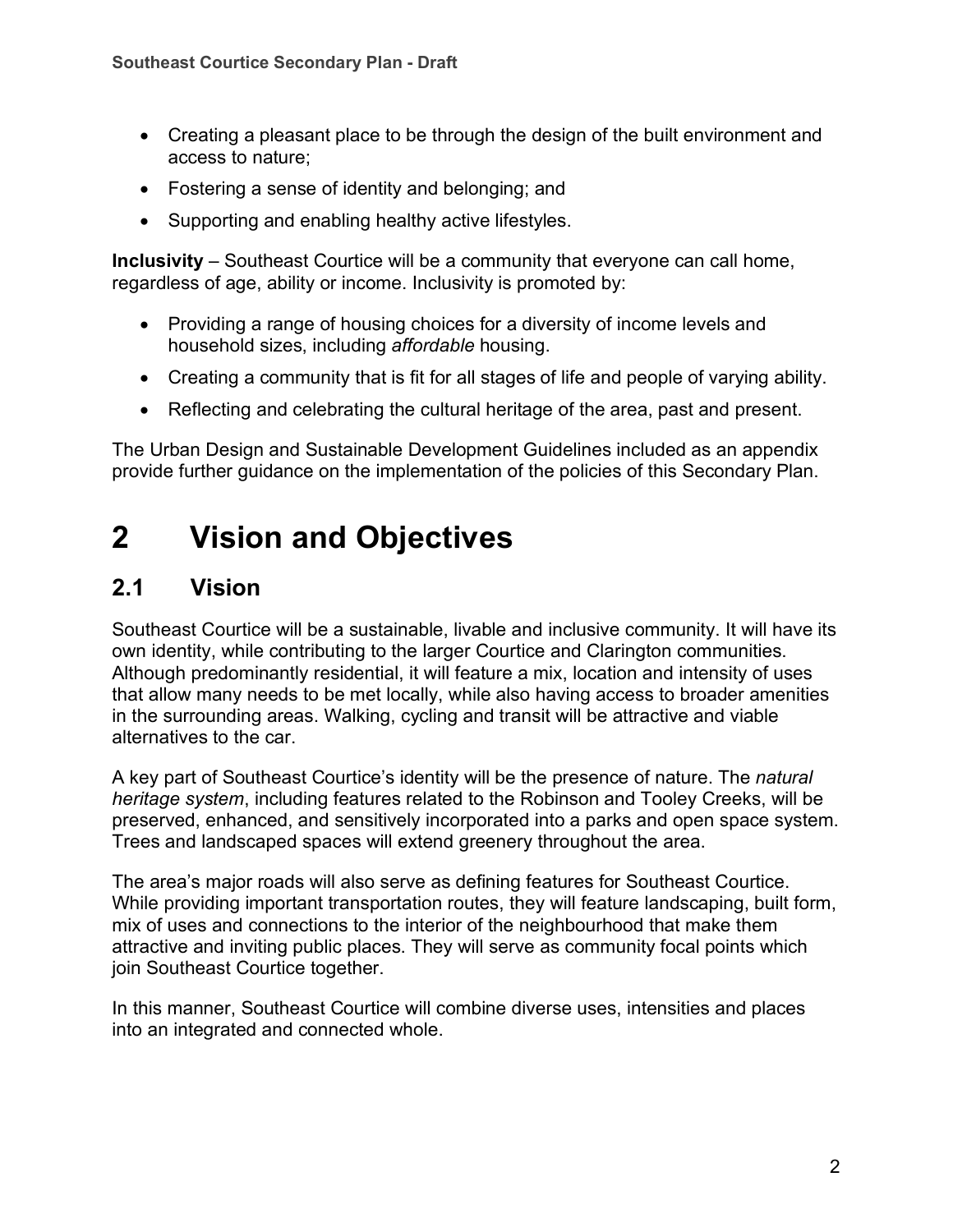## **2.2 Objectives**

The goals of sustainability, liveability and inclusivity link all parts of the Secondary Plan and are pursued in tandem to create a well-balanced community that meets the needs of its residents and workers while respecting fundamental environmental constraints. To realize these goals, *development* within the Southeast Courtice Secondary Plan Area shall achieve the following objectives:

- 2.2.1 Foster a sustainable low-carbon community, resilient to the potential impacts of climate change.
- 2.2.2 Create an efficient land use pattern and urban form which is supportive of transit provision, enables residents to meet many of their needs locally within walking distance, and provides good transitions between uses and areas of *development* intensity.
- 2.2.3 Foster a multi-modal community where walking, cycling and transit are viable and attractive alternatives to travel by automobile.
- 2.2.4 Protect, maintain and enhance the *natural heritage system* in a manner which preserves its ecological integrity and function.
- 2.2.5 Provide access within walking distance to an appropriate supply of parks, schools, community amenities and local retail and services.
- 2.2.6 Integrate the built and natural environments to create a sense of place and identity, as well as provide access to nature in an appropriate manner.
- 2.2.7 Prioritize the creation of an attractive and vibrant public realm, integrated with a hierarchy of community focal points, to serve as the focus of day-to-day activities and community life.
- 2.2.8 Offer a variety of housing forms, sizes and tenures, including *affordable* housing, that allow households of various sizes and incomes to find a home within Southeast Courtice.
- 2.2.9 Celebrate the cultural heritage of the area in a manner which communicates and preserves meaningful elements of its landscape and historic evolution.
- 2.2.10 Phase *development* in a manner which supports efficient *infrastructure* implementation.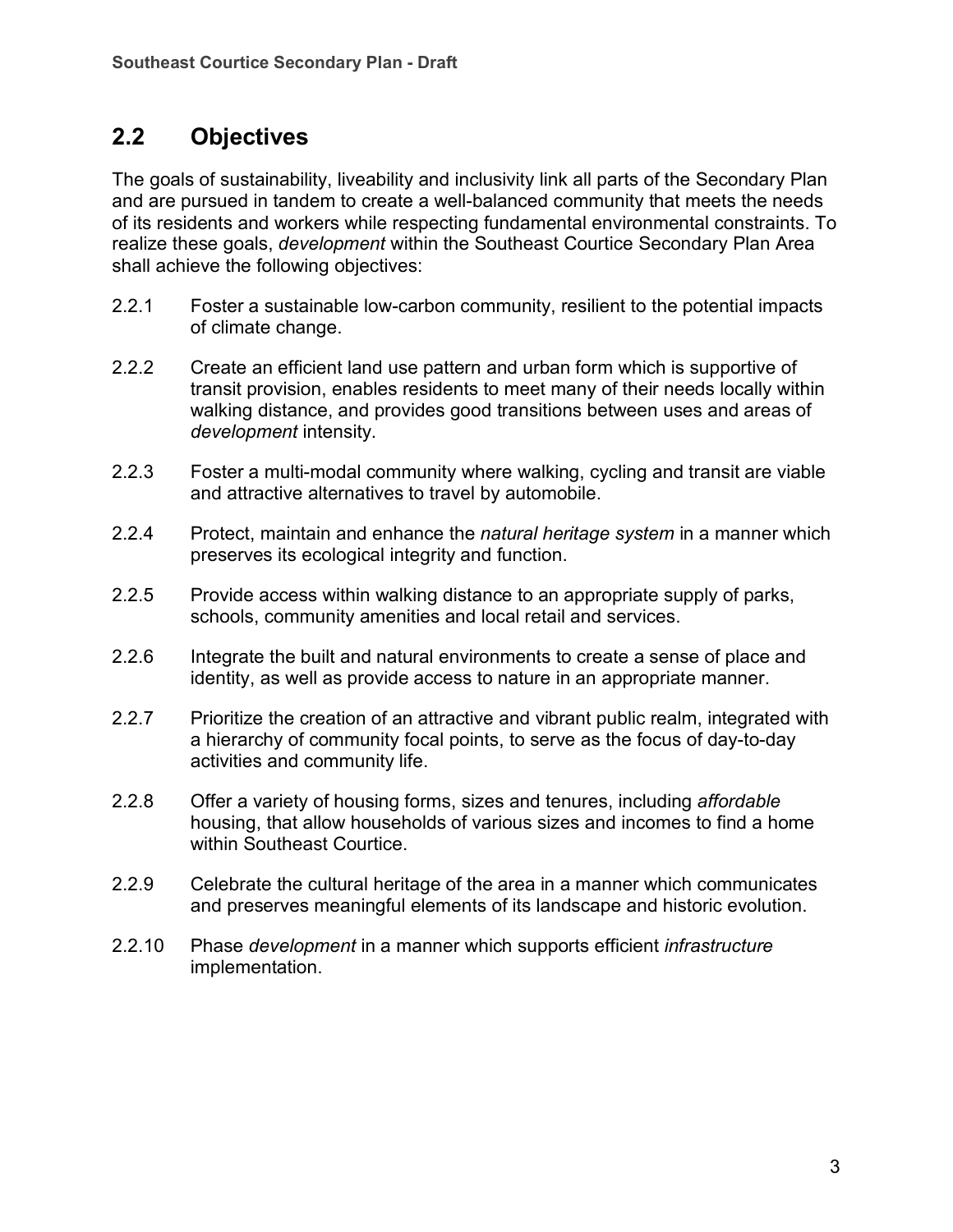# **3 Community Structure**

The community structure for the Southeast Courtice Secondary Plan establishes a distribution of uses and intensities of *development* to achieve the objectives identified in Section 2 of this Secondary Plan. The components of the Southeast Courtice Secondary Plan that define its community structure are identified below.

## **3.1 Regional Corridor**

- 3.1.1 Bloor Street, Courtice Road and Highway 2 are Regional *Corridors*. They are Priority *Intensification* Areas and the likely routes for future transit service. Regional *Corridors* align with the Medium Density Residential and High Density/Mixed Use designations shown on Schedule A.
- 3.1.2 Regional *Corridors* shall be the location of the highest densities, tallest buildings and greatest mixing of uses, in order to concentrate population in areas with good access to transit and amenities.
- 3.1.3 Regional *Corridors* shall include a mix of low-, mid- and high-density buildings that achieves an overall density of 85 units per net hectare.
- 3.1.4 Regional *Corridors* shall be the location of commercial retail and service uses to serve the community. Commercial retail and services shall be concentrated to reinforce community focal points.
- 3.1.5 Regional *Corridors* serve as the principal transportation routes through and within the community. They will feature the highest frequency and most direct transit connecting the area to the rest of Clarington and Durham Region.
- 3.1.6 Regional *Corridors* also contribute to local connectivity, joined to a grid network of streets that connects to the rest of the neighbourhood.
- 3.1.7 Given volumes of vehicular traffic, particular care shall be given to creating an environment that is safe, comfortable, attractive and efficient for users of *active transportation*.
- 3.1.8 Within Regional *Corridors*, the public right-of-way and private built form shall be designed to create important and inviting public spaces which contribute significantly to the identity of the area and serve as community focal points.

## **3.2 Prominent Intersections**

3.2.1 Prominent Intersections are located at Bloor Street and Trulls Road, Bloor Street and Courtice Road, and Highway 2 and Courtice Road.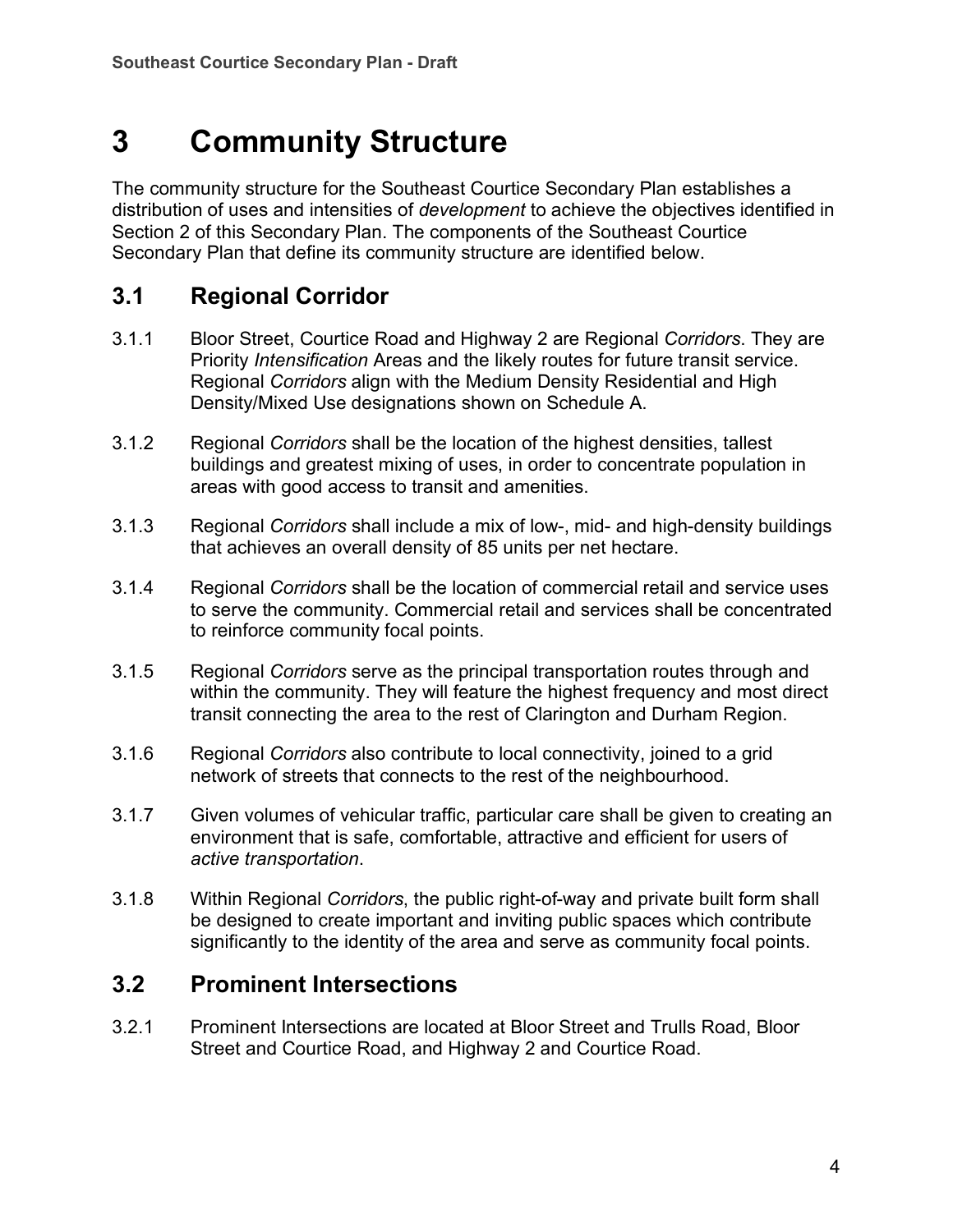- 3.2.2 Within Regional *Corridors*, the greatest heights and densities shall occur at Prominent Intersections and the nodes which surround them. These areas shall also have the greatest concentration of commercial retail and service uses.
- 3.2.3 Among these nodes, a hierarchy will be established as follows:
	- a. Bloor Street and Courtice Road shall feature the greatest heights and densities and the primary concentration of retail and service uses. Notwithstanding Policy 4.2.4 of this plan, *development* at this intersection shall have no maximum restriction in height. The location of a commercial node, anchored by a full-service grocery, is encouraged that would allow residents to meet many of their retail and service needs within the local area.
	- b. Highway 2 and Courtice Road shall feature a similar intensity of *development* as the node above, although over a smaller area. Existing levels of retail and service uses will be maintained in this area.
	- c. Bloor Street and Trulls Road shall feature built form at the upper end of the medium density category and an offer of retail and service uses that provides amenity to the surrounding neighbourhoods.
- 3.2.4 The intensity of *development* and variety of uses will establish these areas as community focal points. The significance of Prominent Intersections as community focal points will be emphasized through building massing and height, materiality, street furniture, landscaping, and public art.

## **3.3 Urban Residential**

- 3.3.1 Urban Residential areas are predominantly residential areas, outside of the Regional *Corridors*, which will feature built form of lower density and height in ground-related units. Urban Residential areas correspond with the Low Density Residential designation shown on Schedule A.
- 3.3.2 Urban Residential areas will be the location of many of Southeast Courtice's larger parks and schools. These amenities will be integrated into areas removed from the intensity of the Regional *Corridors*.
- 3.3.3 Other compatible uses, including small-scale service and neighbourhood retail commercial uses and home-based occupation will be permitted.
- 3.3.4 The interior of Urban Residential areas will have a minimum density of 13 units per net hectare. Sites within Urban Residential areas adjacent to arterial roads will have a minimum density of 19 units per net hectare.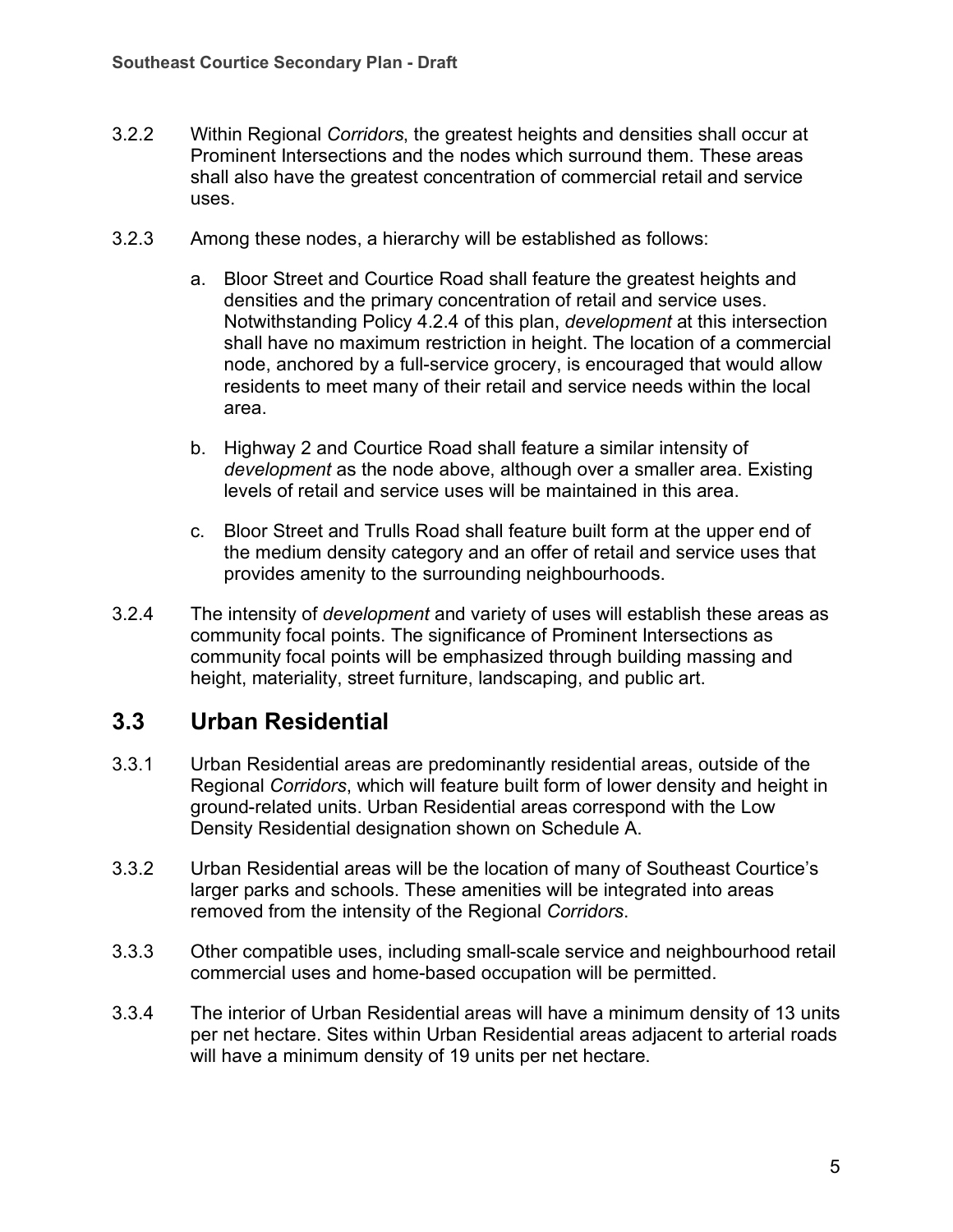## **3.4 Parks and Open Space System**

3.4.1 The parks and open space system comprises: Environmental Protection Areas and associated areas, parks and other outdoor civic uses and stormwater management features. Together, they provide spaces that support the ecological and hydrological function of the area and serve as venues for outdoor community and recreational life.

#### **Environmental Protection Areas and Associated Areas**

- 3.4.2 Environmental Protection Areas are the primary structuring component of the parks and open space system. They include natural heritage features, hydrologically sensitive features and lands within the regulatory flood plain of a watercourse. Areas associated with Environmental Protection Areas support the ecological integrity of the area and include *vegetation protection zones* and other natural heritage areas. The preservation and enhancement of Environmental Protection Areas will bring the imprint of the area's natural features and original geography into the development of Southeast Courtice in a way that defines community structure and identity.
- 3.4.3 The features of the Robinson Creek and Tooley Creek systems contribute particularly strongly to community structure and connect to a broader subwatershed beyond the Secondary Plan area boundaries. The Robinson Creek defines the western boundary of the Secondary Plan area. The Tooley Creek creates green spines that run through much of the Secondary Plan area.
- 3.4.4 Access to Environmental Protection Areas and associated areas and their use for amenities such as trails will be undertaken in a manner which preserves their ecological integrity. Environmental Protection Areas will serve as the backbone of network of parks, trails and open spaces.

#### **Parks**

- 3.4.5 Parks are vital public spaces connecting to a broader public realm network. A quantity and quality of park space shall be provided that meets the needs of residents and enables a variety of opportunities for passive and active recreation.
- 3.4.6 Parks shall be located to achieve a number of objectives:
	- a. By locating adjacent to Environmental Protection Areas, foster a connection to natural areas, contribute to the identity of Southeast Courtice as a community close to nature, create a visual connection to the larger open space system and link into a system of trails.
	- b. By locating adjacent to other outdoor civic uses, like school grounds, create larger open spaces and realize co-benefits in terms of amenities.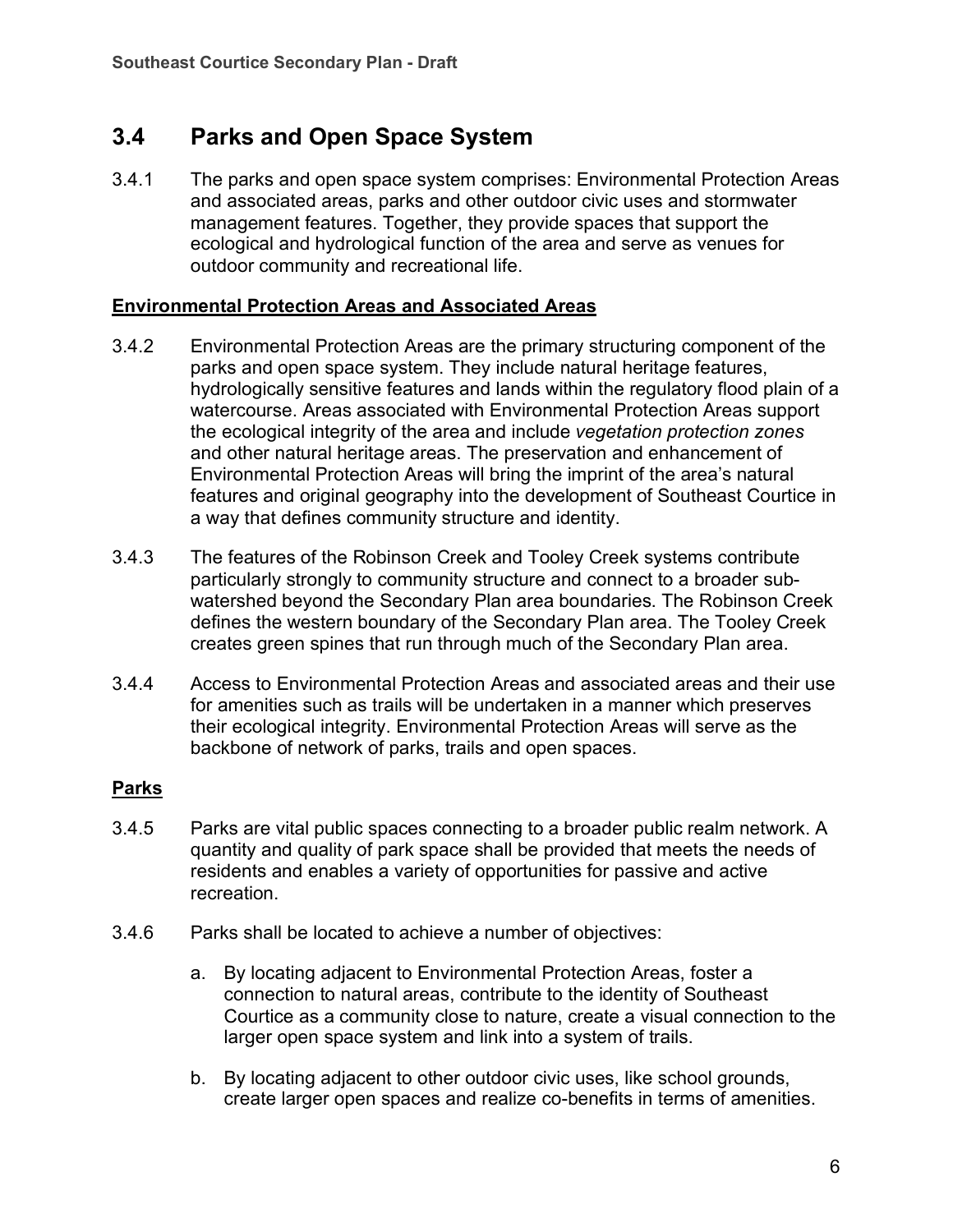- c. Ensure that the entire community has good access to parks within walking distance of their homes.
- d. Ensure good access and visibility from public streets.

#### **Stormwater Management Ponds**

3.4.7 Stormwater management ponds will be treated as public assets and part of the parks and open space system. Their amenity and ecological value will be realized as: areas of passive recreation through the inclusion of paths and trails; areas of ecological value as enhanced wildlife habitat through appropriate planting; and visual extensions of other components of the parks and open space system.

### **3.5 Gateways**

3.5.1 Gateways shall be identified at key locations and feature built form or landscape features that highlight entry into the Southeast Courtice area.

## **4 Land Use**

## **4.1 General Policies**

4.1.1 The pattern of land use is identified in Schedule A of the Secondary Plan. Minor alterations which maintain the general intent of the policies of this Secondary Plan may occur without amendment through the *development* approval process in accordance with policies 24.1.2 and 24.1.3 of the Clarington Official Plan.

## **4.2 High Density/Mixed Use**

4.2.1 The High Density/Mixed Use designation allows for the greatest concentration of density and mix of uses in the Secondary Plan Area along portions of Regional *Corridors*. High Density/Mixed Use areas shall serve as community focal points located at Prominent Intersections.

#### **Permitted Uses**

- 4.2.2 The following residential building types and commercial uses are permitted:
	- a. Apartment Building
	- b. Dwelling unit within a mixed-use building
	- c. Retail and service uses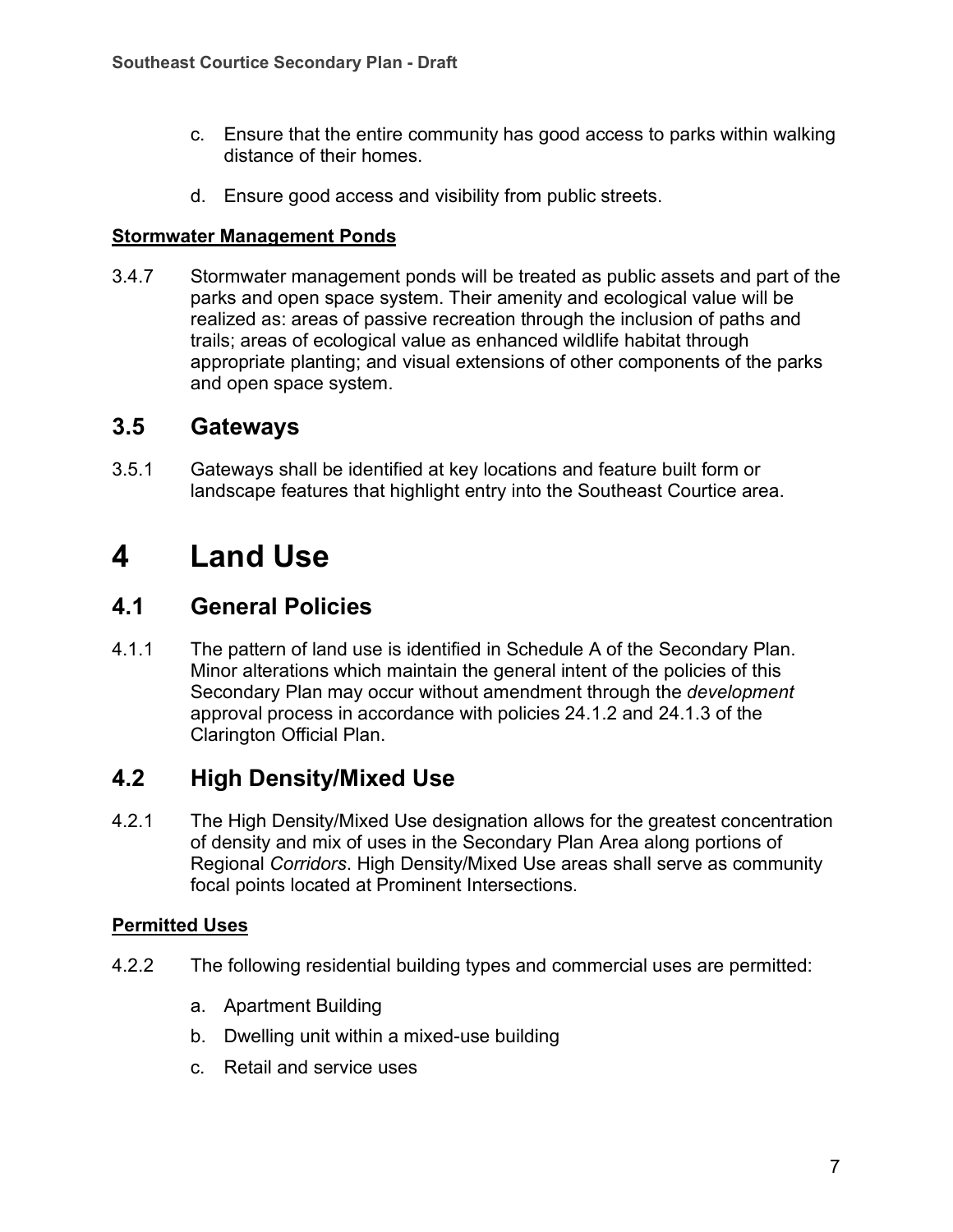4.2.3 The High Density/Mixed Use designation supports *mixed use* buildings with commercial uses located within a building podium.

#### **Height and Density**

- 4.2.4 Building heights shall be a minimum of 7 storeys and a maximum of 12 storeys.
- 4.2.5 The highest and most dense forms of *development* shall be located fronting the Regional *Corridor*. *Development* shall provide a transition, locating less dense and lower scale buildings in locations adjacent to lower density designations.
- 4.2.6 New *development* within this designation shall provide a range of unit sizes within multiple-unit buildings.

## **4.3 Medium Density Residential**

- 4.3.1 Lands designated as Medium Density Residential are located within the Regional *Corridor*.
- 4.3.2 The predominant use of lands within the Medium Density Residential designation are a mix of housing types and tenures in mid- and low-rise building forms. Retail and service uses shall be provided at strategic locations to reinforce the community structure and provide access to local amenities within walking distances for residents of the surrounding areas.

#### **Permitted Uses**

- 4.3.3 Permitted dwelling types shall include:
	- a. Apartment buildings;
	- b. Townhouses;
	- c. Stacked townhouses; and,
	- d. Dwelling units within a mixed-use building.
- 4.3.4 Retail and service commercial uses shall only be permitted on the ground floor of a *mixed use* building with an entrance and frontage onto the Regional *Corridor* or an arterial street.
- 4.3.5 Stand alone retail is not supported within this designation.
- 4.3.6 A concentration of retail reinforcing the Prominent Intersection of Bloor Street and Trulls Road is encouraged.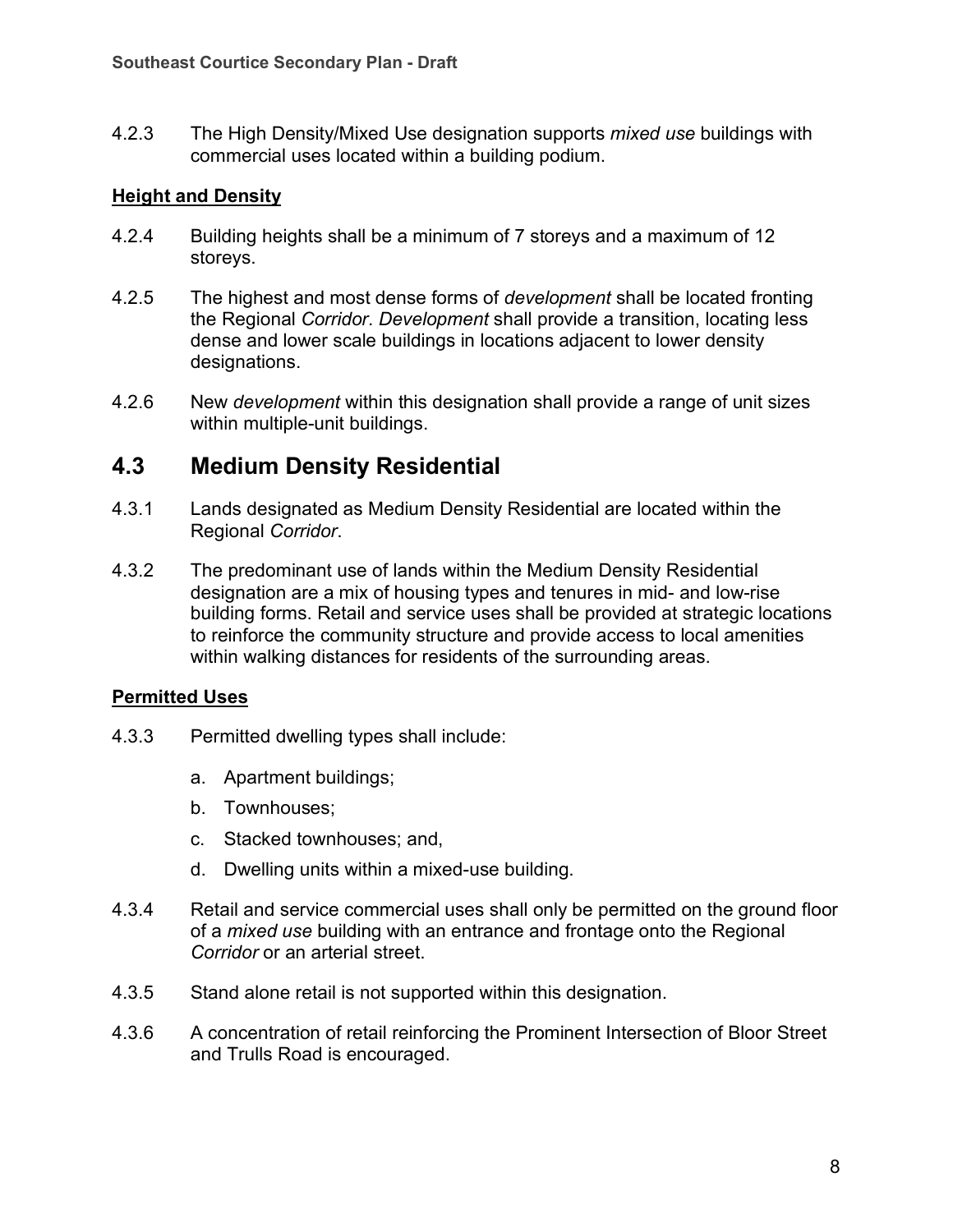- 4.3.7 Along Regional *Corridor* frontages within the Medium Density Residential designation, townhouses are permitted but shall not exceed 10% of the total frontage.
- 4.3.8 To increase the visual interest of the streetscape and to promote permeability.

#### **Height and Density**

- 4.3.9 Building heights shall be a minimum of 3 storeys and shall not exceed 6 storeys.
- 4.3.10 The highest and most dense forms of *development* shall be located fronting the Regional *Corridor*. *Development* shall provide a transition, locating less dense and lower scale buildings in locations adjacent to the Low Density Residential designation within the Urban Residential area.
- 4.3.11 New *development* within this designation shall consider a range of unit sizes within multiple-unit buildings.
- 4.3.12 Buildings of less than 4 storeys shall not be permitted within 50 metres of an intersection of a Regional *Corridor* with an arterial or collector street.

## **4.4 Low Density Residential**

- 4.4.1 The predominant use of lands within the Low Density Residential designation shall be a mix of housing types and tenures in low-rise building forms.
- 4.4.2 The consolidation and integrated development of properties within the Low Density Residential designation shall be encouraged.

#### **Permitted Uses**

- 4.4.3 The following residential building types are permitted:
	- a. Detached dwellings;
	- b. Semi-detached dwellings;
	- c. Townhouses;
	- d. Low-rise apartments adjacent to arterial roads; and
	- e. *Accessory apartments*, as per Policy 6.3.5 of the Clarington Official Plan.
- 4.4.4 Small scale service and neighbourhood retail commercial uses which are supportive of and compatible with residential uses are also permitted in accordance with Policy 9.3.2 and 9.3.3 of the Clarington Official Plan.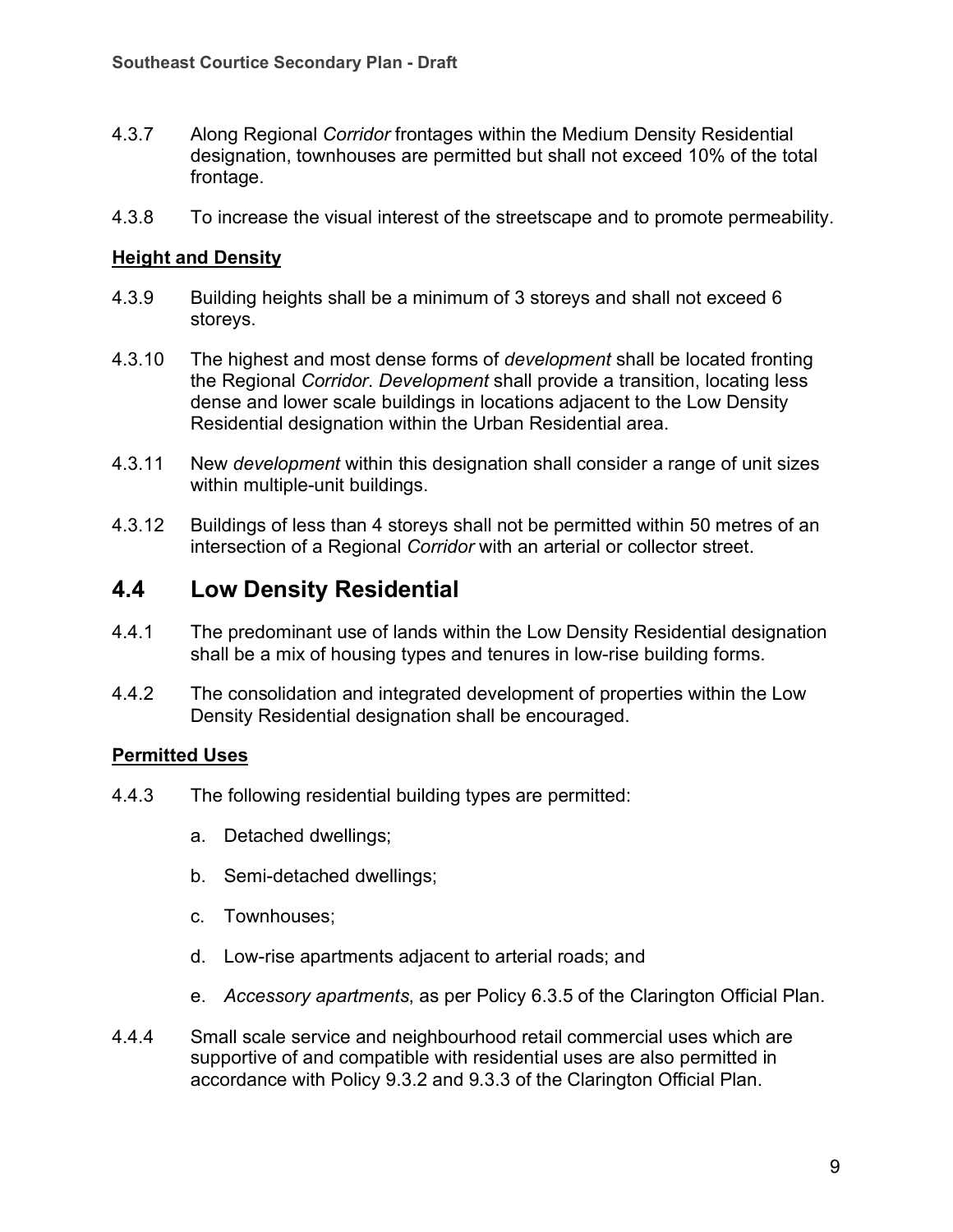#### **Height and Density**

- 4.4.5 Buildings within the Low Density Residential designation shall not exceed 3 storeys in height.
- 4.4.6 Minimum net densities shall be provided in accordance with Policy 4.3.9 of the Clarington Official Plan.
- 4.4.7 New *development* within this designation shall consider a range of unit sizes within multiple-unit buildings.

### **4.5 Schools**

- 4.5.1 The location of school sites are shown symbolically on Schedule A and shall be further delineated through the *development* review process or during site selection by a School Board.
- 4.5.2 The school sites shown on Schedule A shall not preclude the selection of alternate school sites by a School Board.
- 4.5.3 School sites will be developed in accordance with the relevant policies of Section 18.5 of the Clarington Official Plan.
- 4.5.4 In the event that all or part of a school site should not be required by a School Board, the Municipality of Clarington shall be given the first opportunity to purchase all or part of the school site.
- 4.5.5 Elementary school sites shall be located centrally to promote accessibility by walking and, where feasible, adjacent to planned Neighbourhood Park sites.
- 4.5.6 Where a school site adjoins a Neighbourhood Park, the school site shall be sized and designed to provide on-site recreational and athletic uses for the school and to facilitate potential joint use between the Municipality and the respective School Board.

### **4.6 Parks**

- 4.6.1 Parks shall be provided as part of an integrated and connected parks and open space system.
- 4.6.2 Parks shall be integrated and connected into a broader public realm network that also includes civic/institutional uses, streets, mid-block connections, trails and privately owned publicly-accessible spaces.
- 4.6.3 The park system, as a whole, shall provide a variety of opportunities for passive and active recreation and be comprised of well-designed spaces that contribute to the area's sense of identity.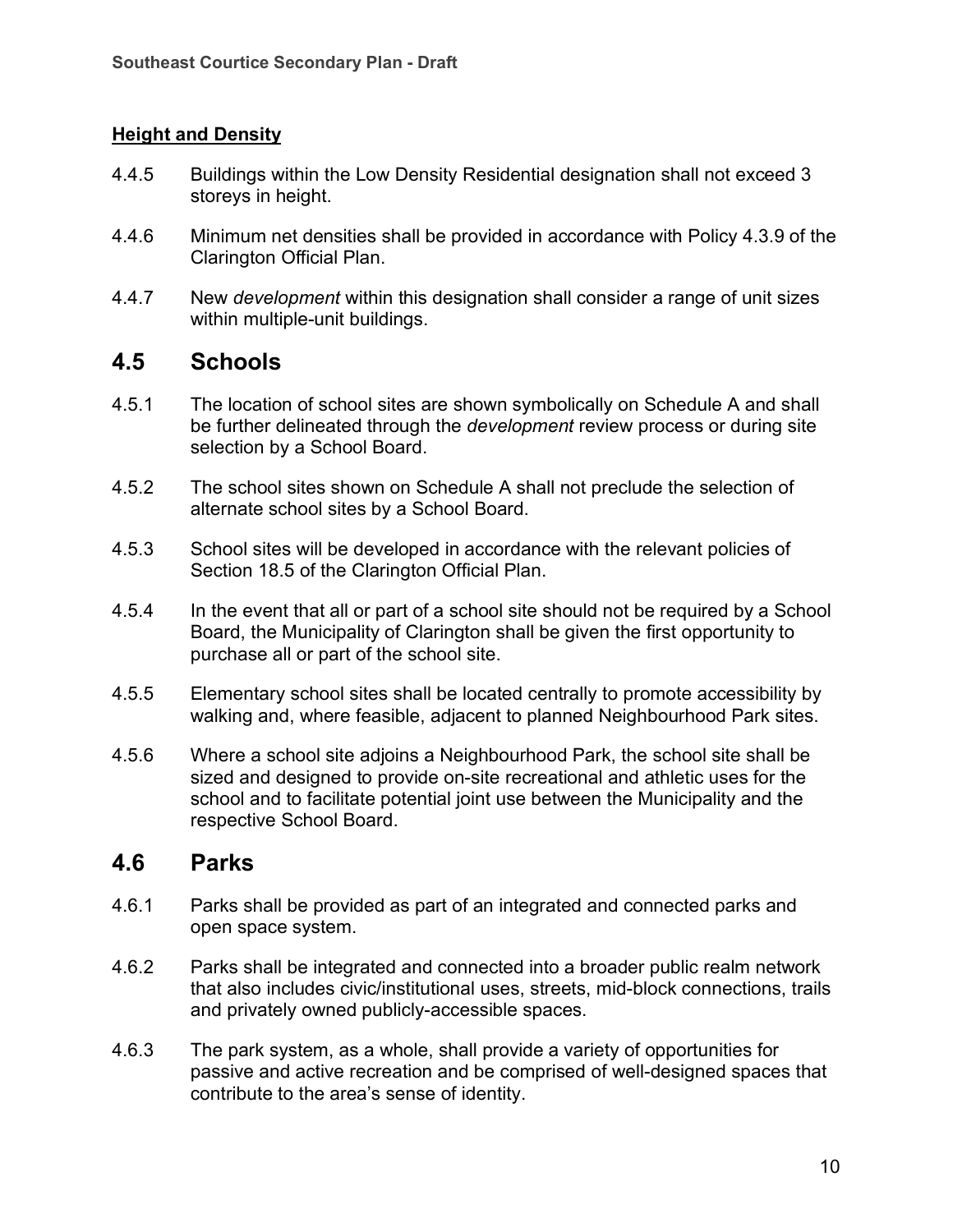- 4.6.4 The Parks designation for Southeast Courtice includes lands within the following categories:
	- a. Neighbourhood Parks;
	- b. Parkettes; and
	- c. Public Squares.
- 4.6.5 Parks shall be established in accordance with the following:
	- a. Neighbourhood Parks are parks of between 1.5 and 3 hectares in size that provide a variety of amenities, including sports fields. They are located in central locations to allow for good accessibility by walking. All planned school sites shall, wherever feasible, have a Neighbourhood Park abutting them to provide areas of shared amenity.
	- b. Parkettes are parks of between 0.5 and 1.0 hectares in size that provide a variety of amenities, but do not contain sports fields. Parkettes contribute to the variety of leisure and recreational amenities in the community, and improve accessibility to park space by walking.
	- c. Public Squares are smaller components of the parks system, not exceeding 1.0 hectares. Public Squares shall enhance the public realm by providing defined spaces for social interaction within the Medium Density Residential and High Density/ Mixed Use designations. They will contribute to the sense of place and add to the interest of the urban environment.
- 4.6.6 Dedication of lands for Neighbourhood Parks, Parkettes and Public Squares shall be in accordance with the Clarington Official Plan.
- 4.6.7 The location of all Neighbourhood Parks and some Parkettes are shown on Schedule A. The precise size and location of each park shall be determined at the time of *development* review and approval, based on the parkland provision requirements of Section 18 of the Clarington Official Plan.
- 4.6.8 The location of Public Squares will be determined at the discretion of the Municipality at the time of *development* review and approval for sites within the Medium Density Residential and High Density/Mixed Use designations.
- 4.6.9 In addition to the publicly-owned lands which form the parks designation, *development* is encouraged to include privately owned publicly-accessible spaces that contribute to the sense of place in the community and the quality of the urban environment. The Municipality will determine at its discretion the potential for these spaces to result in a reduction of parkland dedication requirements.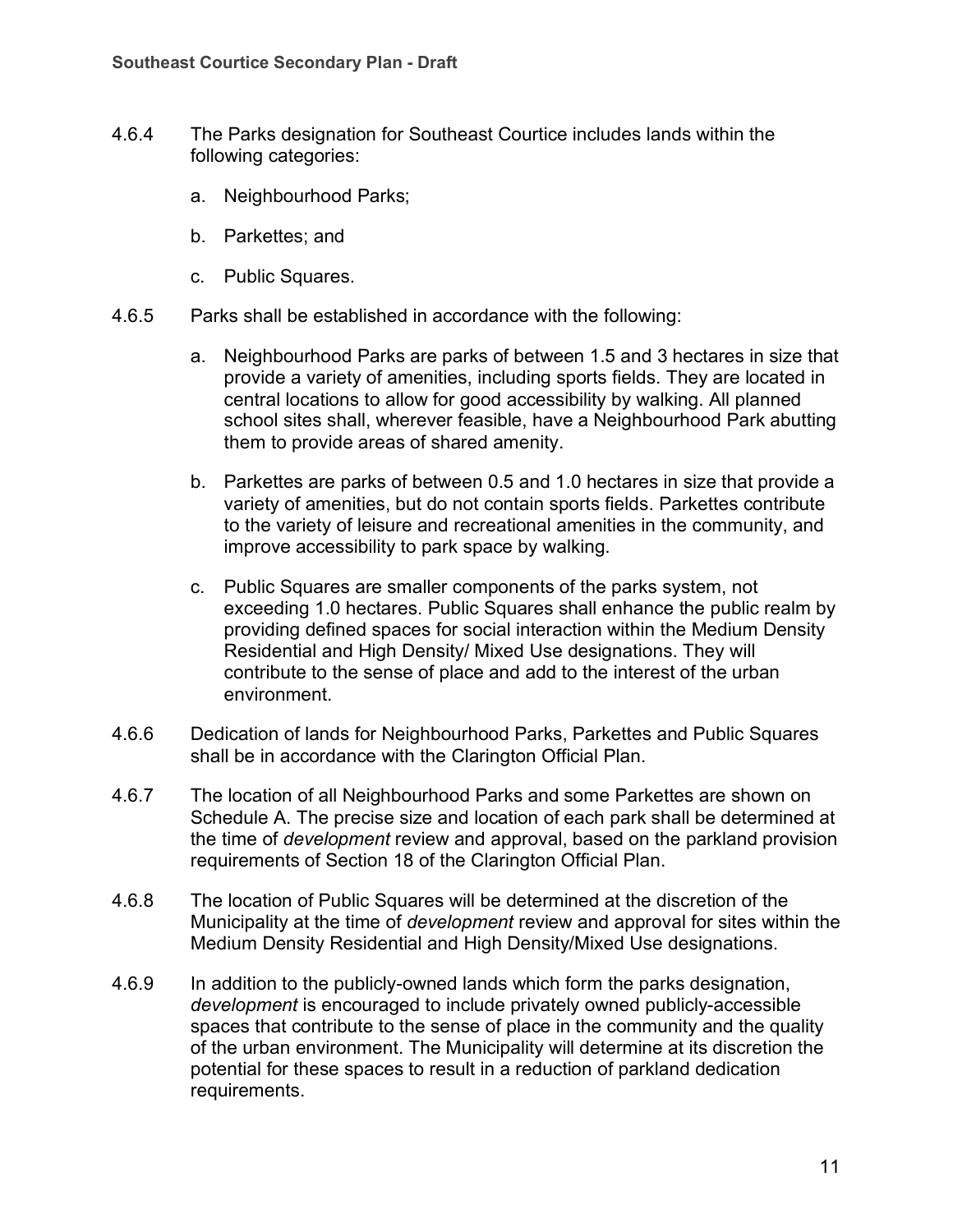4.6.10 Areas conveyed for parkland purposes will be programmable lands. Environmental Protection Areas and associated *vegetation protection zones* shall not be conveyed to satisfy parkland dedication requirements.

## **4.7 Environmental Protection Area**

- 4.7.1 Lands designated Environmental Protection Area are shown on Schedule A. They include *natural heritage features*, *hydrologically sensitive features* and lands within the *regulatory flood plain* of a watercourse.
- 4.7.2 All *development* shall adhere to the Natural Heritage System policies of Section 3.4, the Watershed and Subwatershed Plans policies of Section 3.5, the Hazards policies of Section 3.7 and the Environmental Protection Areas policies of Section 14.4 of the Clarington Official Plan.
- 4.7.3 The delineation of lands designated as Environmental Protection Area are approximate and shall be detailed through appropriate studies prepared as part of the review of *development* applications in accordance with the policies of the Clarington Official Plan.
- 4.7.4 Environmental Protection Areas are encouraged to be conveyed to a public authority, where appropriate, as part of the *development* approval process at minimal or no cost to the receiving public authority. Conveyance of lands designated Environmental Protection Area and associated *vegetation protection zones* shall not be considered as contributions towards the parkland dedication requirements under the Planning Act.

## **4.8 Environmental Constraints Overlay**

- 4.8.1 Environmental Constraints are shown as an overlay on Schedule A.
- <span id="page-11-0"></span>4.8.2 Environmental Constraints include features identified as "Moderate Constraint Areas" in the Robinson Creek and Tooley Creek Subwatershed Study Phase 1 Report completed by Aquafor Beech Ltd. These features are not currently identified as Environmental Protection Areas but have potential ecological or hydrological value that requires site-specific assessment.
- 4.8.3 The presence and precise delineation of these features and the level of *development* acceptable shall be determined through an Environmental Impact Study prepared as part of the review of *development* applications in accordance with the policies of the Clarington Official Plan. The study will determine whether proposed *development* will have a significant negative impact on the identified features/functions. Mitigation and/or compensation measures may be recommended to offset impacts.
- 4.8.4 If the study establishes that *development* can proceed, then the underlying designation shall apply over those lands.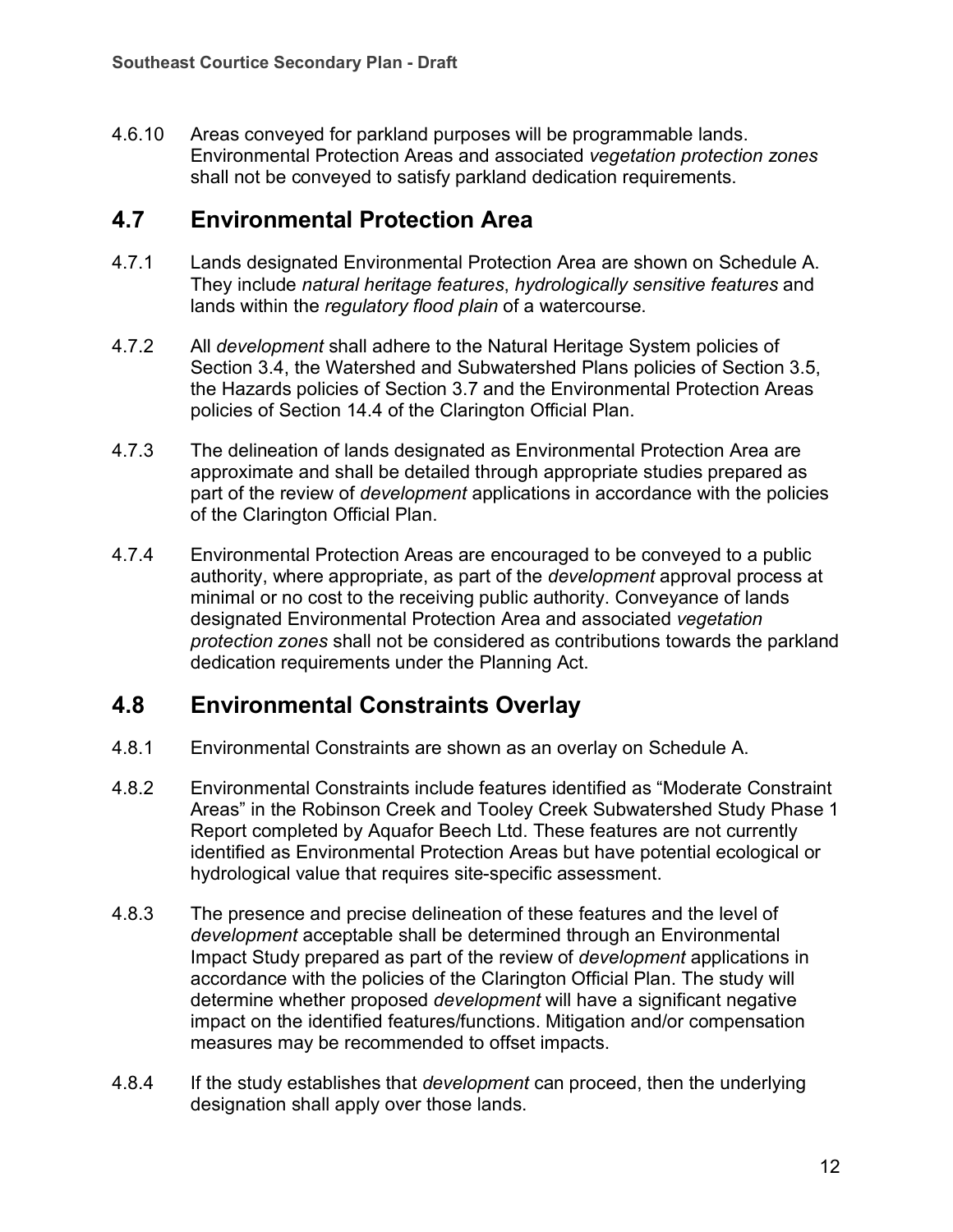- 4.8.5 The Subwatershed Study referenced in Policy [4.8.2](#page-11-0) also identifies "Low Constraint Areas", comprising features in which *development* intrusion is not restricted by existing policies and regulations. It is encouraged that these features be incorporated into site‐level plans where possible to avoid net loss of natural cover.
- 4.8.6 The Subwatershed Study referenced in Policy 4.8.2 identifies and assesses a number of Headwater Drainage Features. Those identified as "protection" are included in the Environmental Protection Area designation. For those Headwater Drainage Features identified as "conservation", applications for *development* shall:
	- a. Maintain, relocate and/or enhance the drainage feature and its riparian corridor;
	- b. If catchment drainage will be removed due to diversion of stormwater flows, restore lost functions through enhanced lot level controls as feasible;
	- c. Maintain or replace on‐site flows using mitigation measures and/or wetland creation, if necessary;
	- d. Maintain or replace external flows to the extent feasible; and
	- e. Use natural channel design techniques to maintain or enhance the overall productivity of the reach.

## **5 Urban Design**

### **5.1 General**

- 5.1.1 *Development* shall distribute heights, densities and concentrations of varied uses as per the policies of this Secondary Plan to realize diversity within the built environment and create community focal points.
- 5.1.2 *Development* shall provide good transitions between areas of different *development* intensity and uses within the Secondary Plan area and to the areas and uses outside its boundaries.
- 5.1.3 A grid network of streets and associated blocks shall serve to integrate and link high, medium and low density areas into a unified urban fabric. This highly-connected network of streets shall be supplemented by mid-block connections and trails to further enhance the pedestrian permeability of the area and the efficiency and variety of pedestrian routes.
- 5.1.4 *Development* shall contribute to the creation of a high quality public realm which is safe, comfortable, visually-pleasing and animated, supports *active*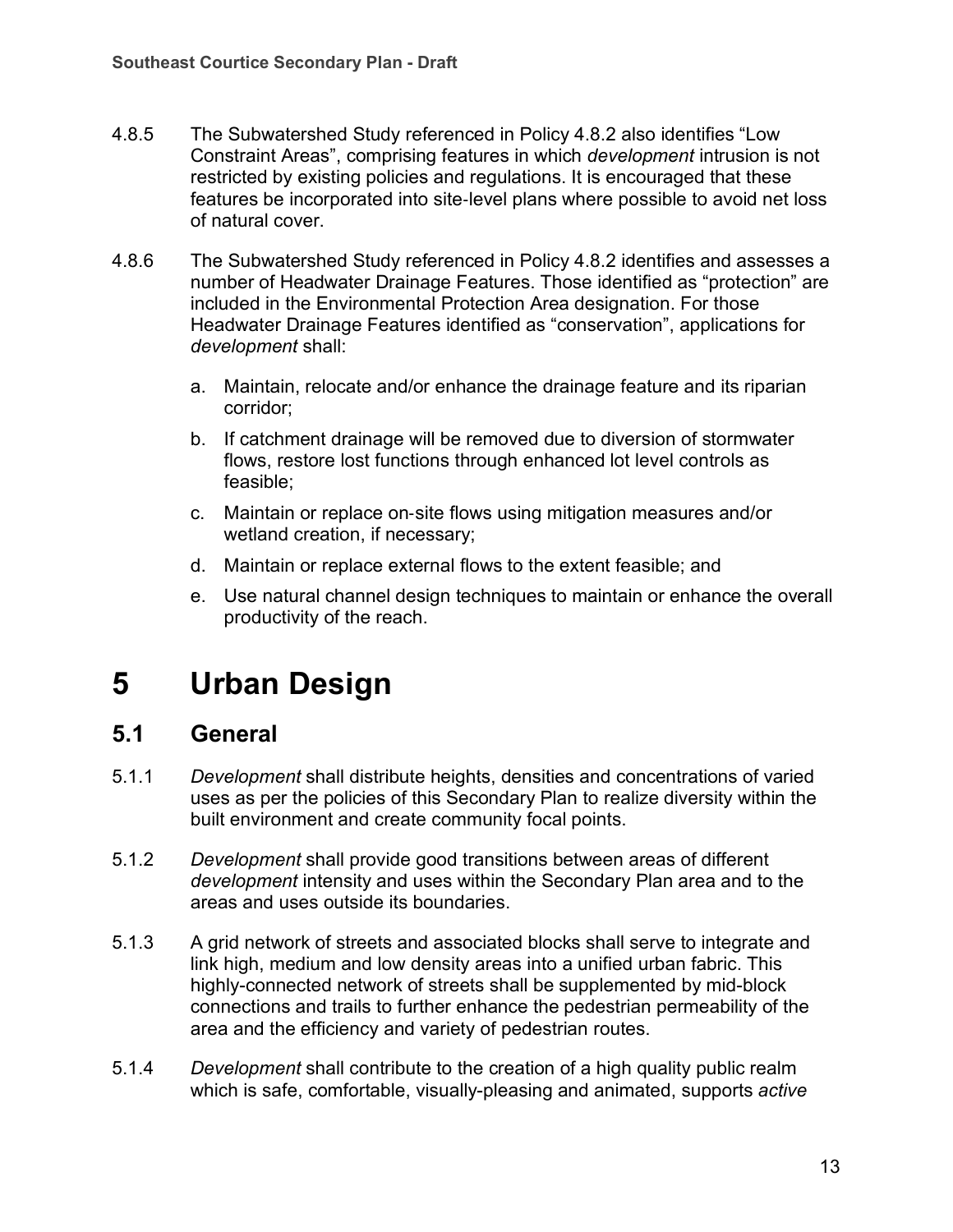*transportation* and community life, and contributes to the distinct character of Southeast Courtice.

- 5.1.5 Streets, mid-block connections and trails are important parts of the public realm. In addition to serving as routes, they shall serve as public places in their own right and a venue for community life. They link Southeast Courtice together, and with other public places create a public realm network.
- 5.1.6 The primary orientation of buildings and the location of main entrances shall be on a public street. Reverse frontage *development* generally shall not be permitted within the Secondary Plan Area.
- 5.1.7 Built form shall be massed and sited to frame streets and public spaces in a consistent manner and provide at-grade animation.
- 5.1.8 Architectural detailing and massing shall be used to create built form variation that is harmonious and that avoids repetition which can reduce the visual interest of streetscapes.
- 5.1.9 *Development* shall limit the negative impacts of parking and loading on the public realm.
- 5.1.10 *Development* shall enhance the experience of the community within its natural setting, linking the Regional *Corridor* and lower density areas to the parks and open space system.
- 5.1.11 *Development* within the Secondary Plan Area shall be developed in accordance with the urban design policies of this Secondary Plan as well as the Urban Design and Sustainability Guidelines.

## **5.2 Development within Regional Corridors**

5.2.1 The urban design policies in this section pertain to lands designated High Density/Mixed Use and Medium Density Residential.

#### **Intensity and Transitions**

- 5.2.2 Within the Regional *Corridors* the greatest heights and highest density buildings shall be located on the Regional *Corridor* frontage, with height and density decreasing as a transition to lower density designations and Environmental Protection Areas. The Municipality may require that applications for *development* include an analysis as part of the *development* review process to address applicable angular plane guidance.
- 5.2.3 Along the Regional *Corridor*, the greatest heights and densities will occur primarily at Prominent Intersections and secondarily at the intersection of Regional *Corridors* with other arterials.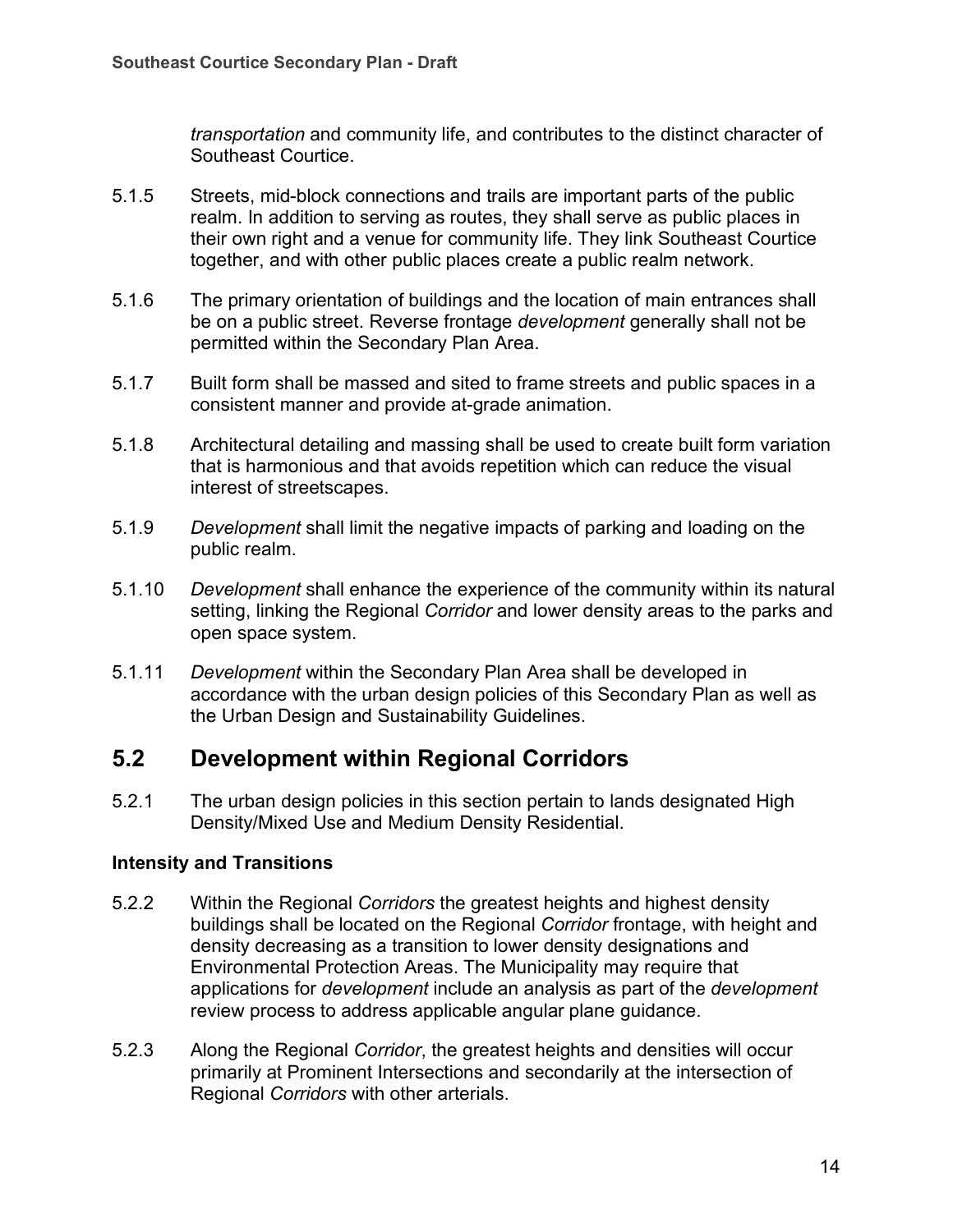5.2.4 *Development* may be required to undertake technical studies including a wind study and/or sun/shadow study which demonstrate mitigation of potential shadow or wind impacts on existing or proposed parks, pedestrian routes and public spaces to the satisfaction of the Municipality.

#### **Public Realm and Connections**

- 5.2.5 *Development* shall be located at or close to the property line to frame the street and provide a continuous streetscape.
- 5.2.6 *Development* shall be oriented toward the Regional *Corridor* with the main entrances and animating uses facing the street to activate the public realm and enhance the pedestrian environment. More broadly, *development* shall be sited and building elevations and site plans designed to create an animated frontage or flankage of streets, mid-block connections and public spaces to achieve animation and passive surveillance, through the location of building entrances and outdoor amenity areas, street furniture, and glazing.
- 5.2.7 Side and rear elevations visible from the public realm shall have desirable façade treatments.
- 5.2.8 New *development* shall provide a balance of hard and soft landscaping.
- 5.2.9 Mid-block pedestrian connections shall be provided at regular intervals from the Regional *Corridor* to improve access from interior neighbourhoods to arterial streets.
- 5.2.10 Gridded rectilinear lot dimensions shall be established within the Regional *Corridor*.

#### **Parking, Loading and Mechanical Structures**

- <span id="page-14-0"></span>5.2.11 Parking and loading facilities shall not be located between building(s) and the public right of way, to promote an attractive public realm and encourage pedestrian activity.
- <span id="page-14-1"></span>5.2.12 Off-street parking areas shall be configured to reduce their visual impact when viewed from the public realm or adjacent residential lots by:
	- a. Locating parking facilities underground or within a parking structure that is integrated within a residential, mixed-use or commercial building;
	- b. Establishing joint access to parking lots on adjoining properties where feasible;
	- c. Using hard and soft landscaping within the parking area to reduce the visual impact of large parking surfaces;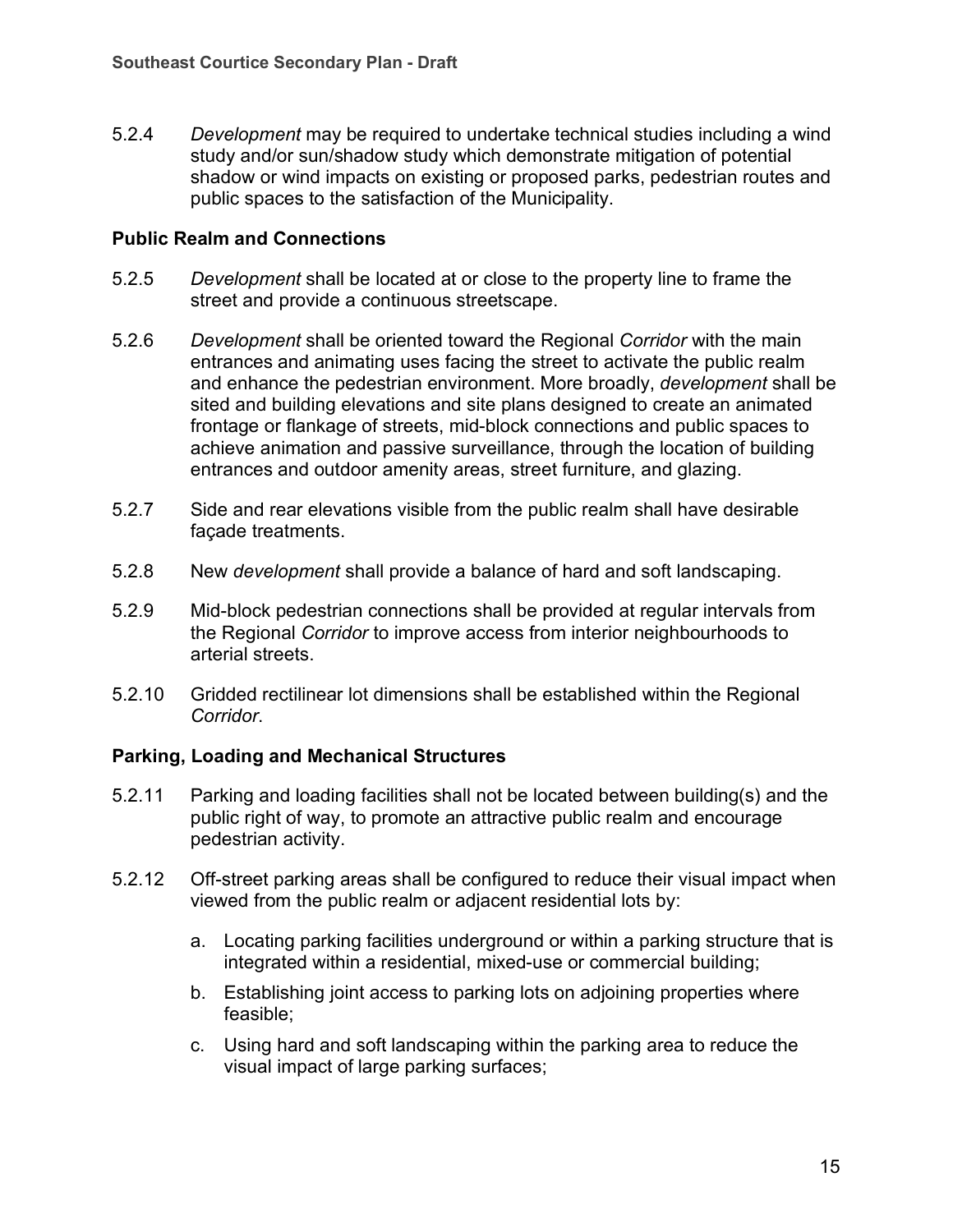- d. Screening parking areas adjacent to residential properties using a combination of opaque fencing or walls and landscaping;
- e. Screening parking areas through the use of low decorative fences, walls and landscaping; and
- f. Locating site access at the rear of properties fronting the Regional *Corridor*.
- 5.2.13 Loading, servicing and other functional elements shall not be located adjacent to public spaces and shall be screened from view to avoid visual impact to the public realm or surrounding residential areas.
- 5.2.14 Loading areas are encouraged to be integrated within a building envelope.
- 5.2.15 Garbage and recycling facilities shall be integrated within a building envelope.
- <span id="page-15-0"></span>5.2.16 All major rooftop mechanical structures or fixtures including satellite dishes communications antenna shall be suitably screened and integrated with the building. Parapets may be utilized to accommodate such screening.

### **5.3 Development within Low Density Residential Designation**

- 5.3.1 To ensure *development* in Low Density Residential areas contributes to attractive streetscapes and an inviting, comfortable pedestrian realm, the following policies shall apply:
	- a. Dwelling units shall have their main entrance visible and accessible from the sidewalk;
	- b. Garages are encouraged to be accessed from a rear lane, particularly for townhouses and/or lots less than 12 metres wide;
	- c. Where garages are located at the front of the building facing a street, they shall be set recessed or flush with the front wall of the house;
	- d. Driveways shall not exceed the width of the garage;
	- e. The majority of lots along the length of a block shall have front yards with a minimum of 50% soft landscaping;
	- f. The maximum number of contiguously attached townhouses shall be six;
	- g. Buildings on corner lots or abutting parks shall have windows, materials and architectural treatments consistent with the front elevation where sides or flankage of buildings is visible;
	- h. Front and exterior side yard porches shall be encouraged.
- 5.3.2 Individual site access for any permitted residential use adjacent to an Arterial Road generally shall not be permitted. Rear laneways shall be the preferred option for accessing such sites.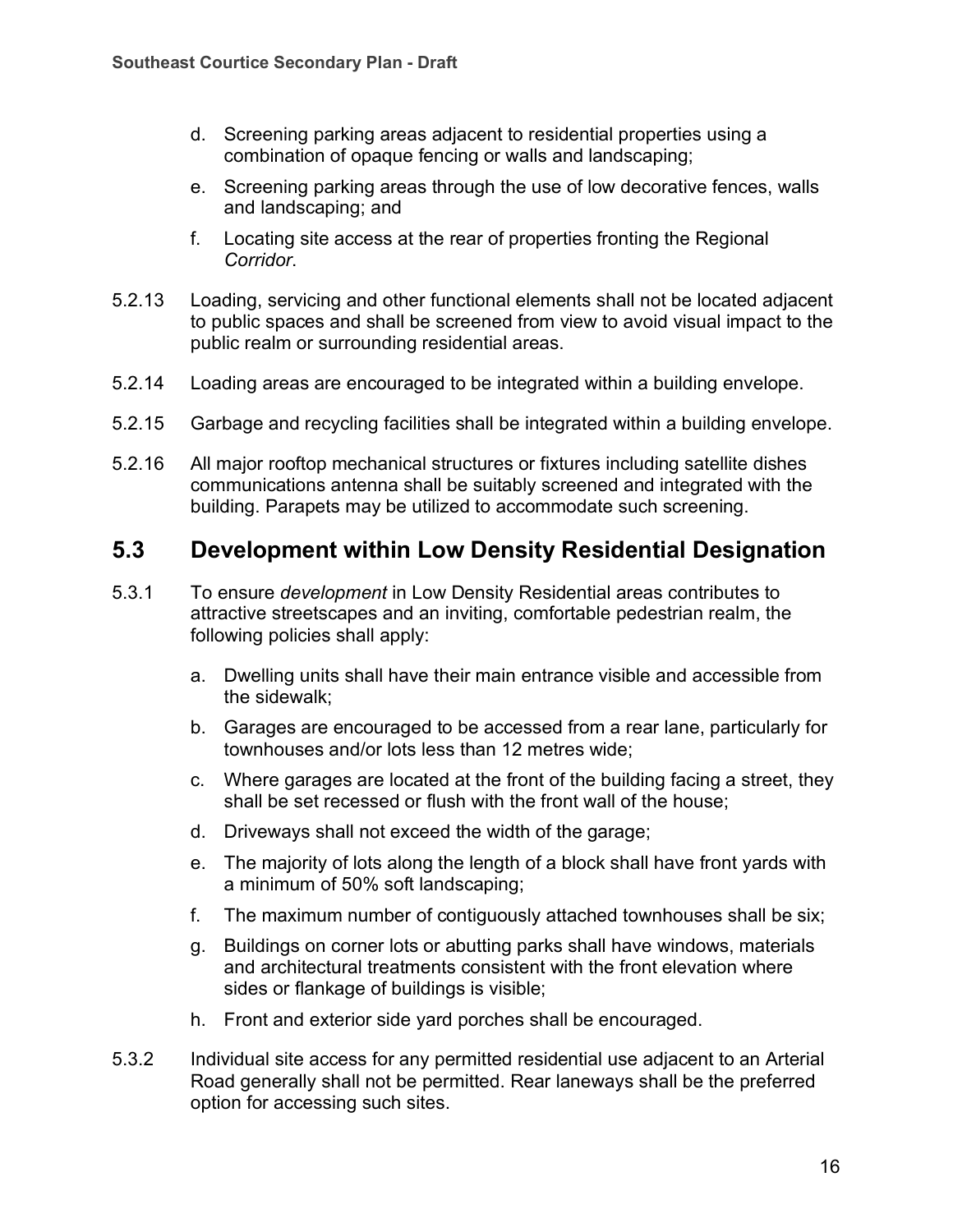- 5.3.3 Policies [5.2.11](#page-14-0) to [5.2.16,](#page-15-0) pertaining to parking, loading, garbage/recycling and mechanical, apply to the *development* of low-rise apartments within the Low Density Residential designation.
- 5.3.4 Policies [5.2.12](#page-14-1) to [5.2.16,](#page-15-0) pertaining to parking, loading, and mechanical, apply to the *development* of townhouses within the Low Density Residential designation.

## **5.4 Transition**

- 5.4.1 Where new development abuts a lawfully existing use, mitigation measures including transition setbacks or buffers shall be provided from the adjacent lawfully existing use in accordance with the appropriate studies and in keeping with the Urban Design and Sustainability Guidelines.
- 5.4.2 Where new *development* abuts designated Prime Agricultural land, mitigation measures including transition setbacks or buffers shall be provided from the adjacent designation in accordance with the Urban Design and Sustainability Guidelines. Any required mitigation shall be provided for within the Urban Area.
- 5.4.3 Applications for new *development* may be required to undertake studies to ensure compatibility with adjacent uses, addressing such adverse impacts as noise, vibration, dust and odour or the location of industrial facilities on adjacent employment lands.

## **5.5 Private Amenities**

- 5.5.1 New multi-unit residential *development* will provide space for both indoor and outdoor amenities. Each resident will have access to outdoor amenity spaces which may include private outdoor spaces including balconies, terraces and rooftop gardens or privately owned and publicly accessible spaces including gardens and courtyards.
- 5.5.2 Courtyards and privately owned publicly-accessible amenities should be accessed by at least two points of access.
- 5.5.3 The design and location of entrances to courtyards and privately owned publicly-accessible amenities shall be clearly identifiable as public to encourage public use through their siting and the use of design elements.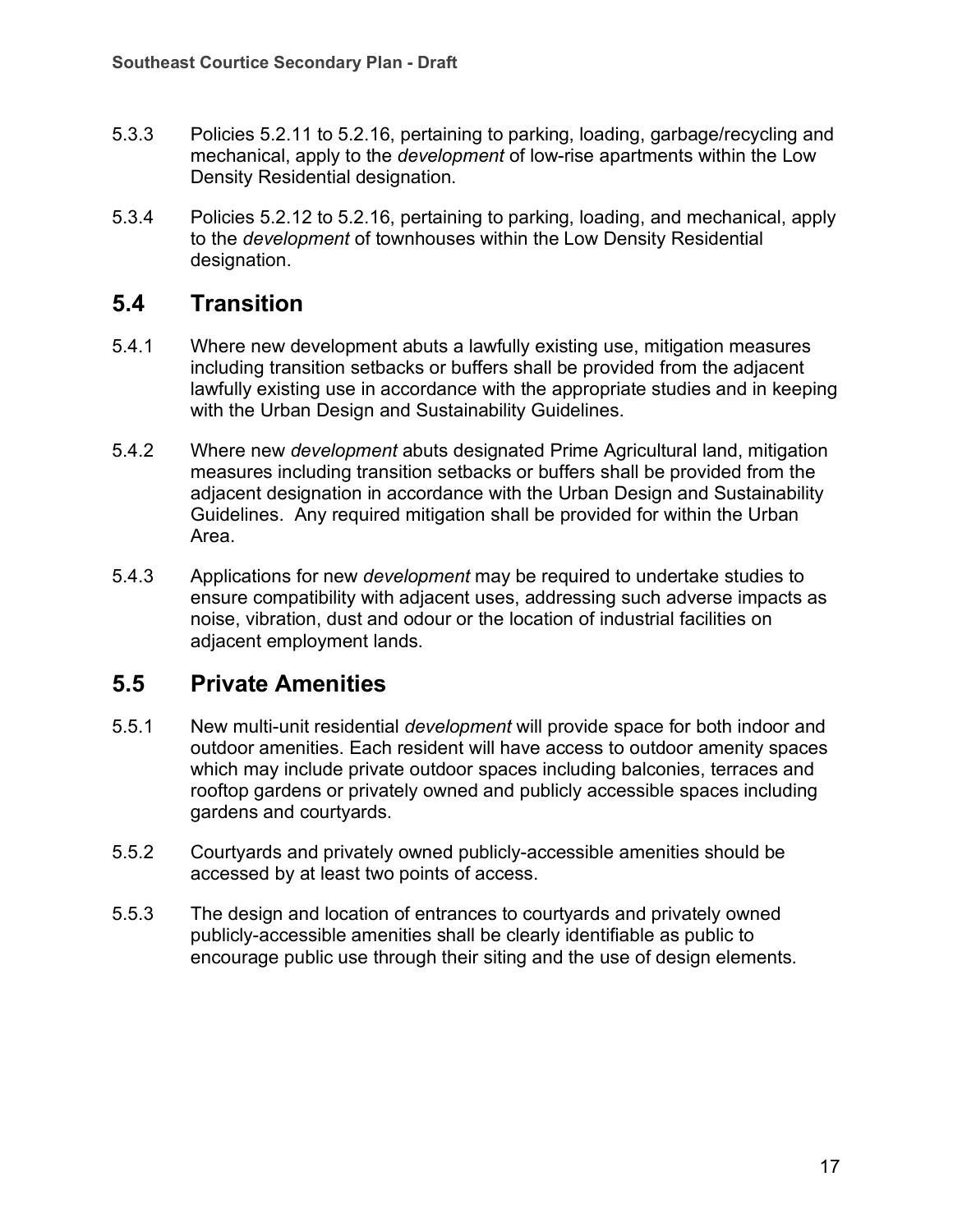## **6 Housing**

- 6.1 A variety of housing forms, sizes and tenures shall be provided in Southeast Courtice to meet the needs of a diverse population and households of various sizes, incomes and age compositions. This housing mix is encouraged to include purpose-built rental and seniors housing.
- 6.2 *Affordable* housing is encouraged to locate within the Regional *Corridors* to provide residents excellent access to public transit.
- 6.3 *Affordable* housing, including subsidized non-market housing units, is encouraged to be integrated within neighbourhoods and combined in developments that also provide market housing to provide opportunities for a range of housing tenures and prices that support diversity.
- 6.4 New *affordable* housing should incorporate barrier-free, universal or flex design features in both common and living areas.
- 6.5 The Municipality should collaborate with public and non-profit housing providers to encourage a supply of subsidized non-market housing units to be included within the housing mix in the Secondary Plan area.
- 6.6 To support the provision of affordable housing units, the Municipality will explore other potential incentives under a Community Improvement Plan or other legislated tool, such as reduced or deferred development charges, reduced application fees, grants and loans, to encourage the development of affordable housing units. The Municipality will also encourage Durham Region to consider financial incentives for affordable housing.
- 6.7 As an incentive for the provision of affordable housing, as defined in Section 24.2 of the Clarington Official Plan, reductions in the minimum parking requirement under the Zoning By-law may be considered by the Municipality on a site-by-site basis where housing that is affordable is provided as part of a development proposal.
- 6.8 The Municipality shall explore options such as the dedication of land, or payment-in-lieu, to support the construction of affordable housing units in Clarington.
- 6.9 A range of unit sizes are encouraged within apartment and multi-unit buildings, including those suitable for larger households and families.
- 6.10 An *accessory apartment* is permitted within the Secondary Plan Area within a detached or semi-detached dwelling subject to the following:
	- a. Only one *accessory apartment* is permitted;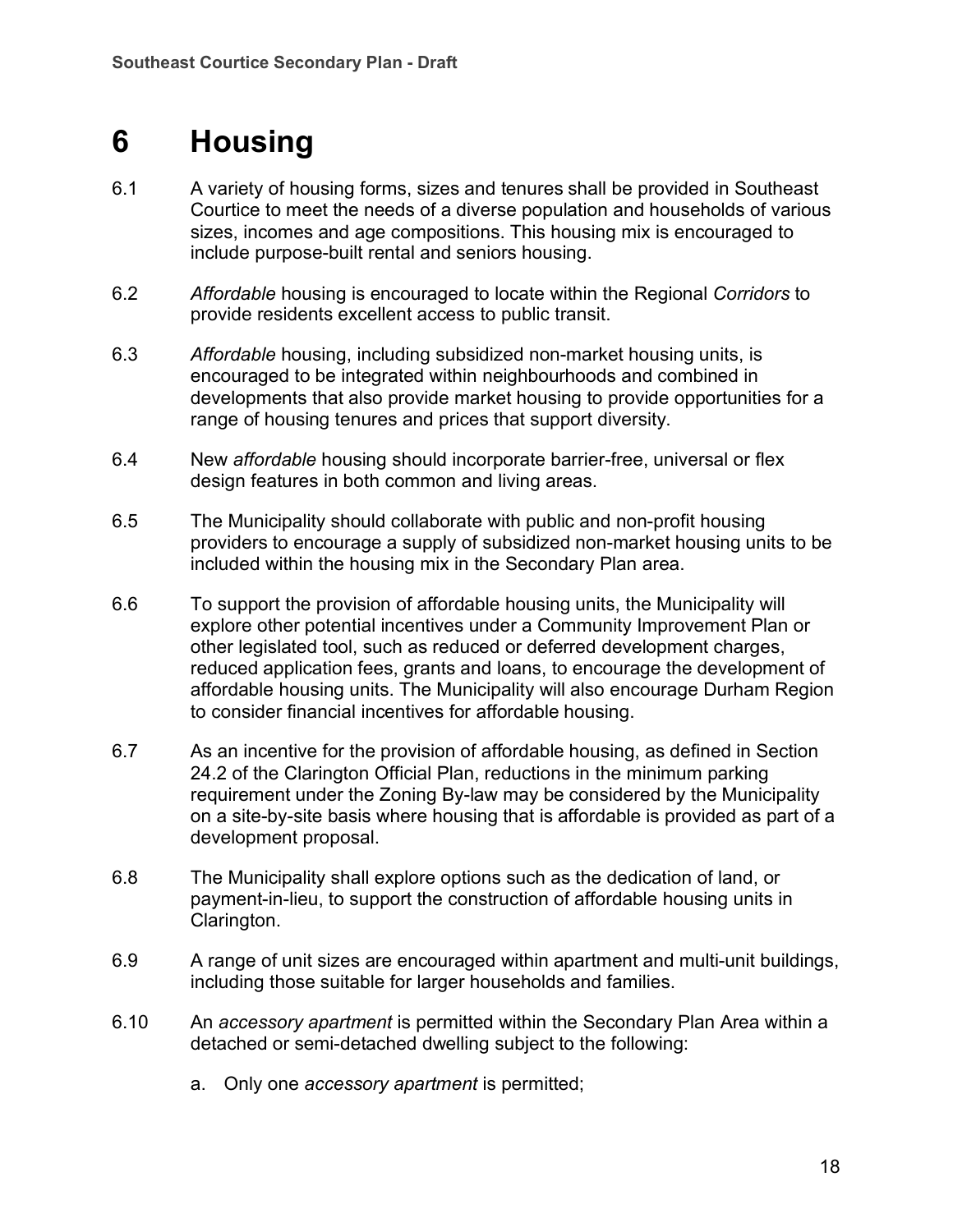- b. One additional parking space is required for the *accessory apartment* in accordance with the Zoning By-law;
- c. Sufficient water supply and sanitary servicing capacity exists;
- d. The *accessory apartment* complies with the provisions of the Ontario Building Code, Ontario Fire Code and any other relevant regulations; and
- e. The *accessory apartment* is registered with the Municipality.

## **7 Transportation**

## **7.1 Transportation Network**

- 7.1.1 The transportation network in the Southeast Courtice Secondary Plan area shall be developed in accordance with Schedule B Transportation, Parks and Open Space and the policies of this Secondary Plan, with further guidance provided in the Urban Design and Sustainability Guidelines and the Southeast Courtice Transportation Network Report. It shall include public roads, public rear lanes, transit, and bicycle and pedestrian routes and facilities.
- 7.1.2 The road network shall be aligned to create a modified rectilinear grid pattern that defines *development* blocks and establishes a highly interconnected and permeable network that supports *active transportation* and maximizes accessibility and support for transit. Connectivity by *active transportation* throughout the Secondary Plan area and to surrounding areas shall be further enhanced by mid-block connections and trails through and across Environmental Protection Areas.

## **7.2 Road Network**

- 7.2.1 The alignment of arterial and collector roads is shown on Schedule B. These alignments are approximate and will be built according to detailed planning and engineering studies. Changes to the alignments which the Municipality determines are in keeping with the intent of this Secondary Plan shall not require an amendment to this Plan.
- 7.2.2 *Development* applications for lands abutting the arterial road and collector roads shown in Schedule B shall require that lands be dedicated for road widenings as determined by the Municipality or Region.
- 7.2.3 Roads shall be designed to ensure that all kinds of traffic can use them in a safe and comfortable manner: motorists, transit users, cyclists, pedestrians and people with accessibility challenges. Active modes of transportation and the needs of the most vulnerable users shall be prioritized.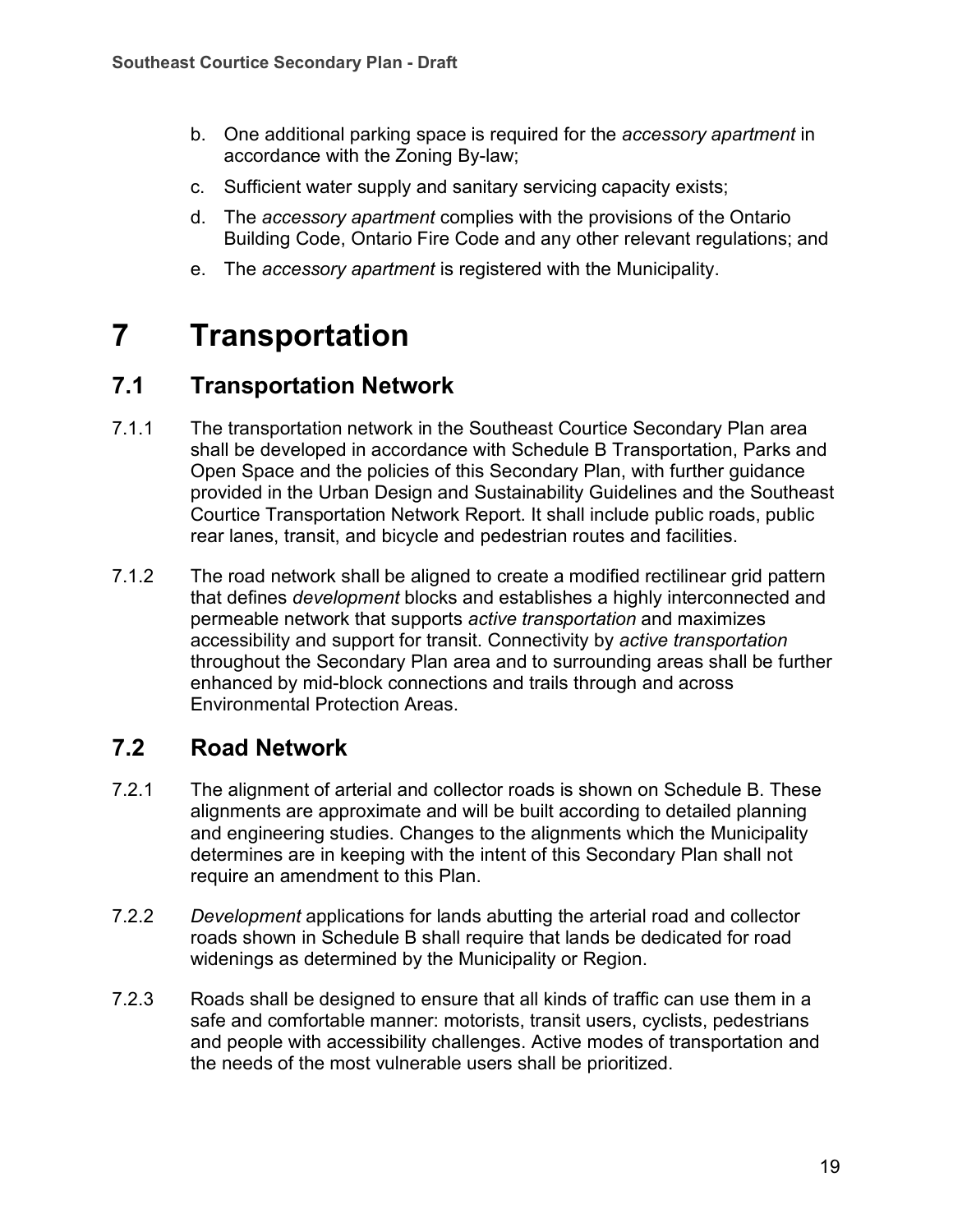- 7.2.4 Roads shall be designed to be important public places and create environments which are safe, inviting, comfortable and visually-pleasing for pedestrians and other forms of *active transportation*.
- 7.2.5 Courtice Road and Bloor Street are Regional *Corridors* and Type A arterials. They shall be developed as Multi-Ways as detailed in the Urban Design and Sustainability Guidelines. The design of the Multi-Ways shall realize the following objectives:
	- a. Fulfill the function of a Type A Arterial as an efficient and high-volume route for a range of travel modes;
	- b. Connect the grid network of local and collector roads to the Regional *Corridor* to support high levels of permeability and accessibility between high density and low density areas; and
	- c. Create an attractive urban corridor which functions as a successful public place, a community focal point, as well as a safe and comfortable environment for *active transportation*.
- 7.2.6 The Municipality of Clarington will work with the Region of Durham to design and stage the implementation of the Multi-Way concept on the portions of Courtice Road and Bloor Street within the Secondary Plan area, and shall consider its extension beyond the Secondary Plan area's borders.
- 7.2.7 Newly constructed and reconstructed arterial and collector roads shall be built with sidewalks on both sides. Cycling shall be provided for through on-road or off-road facilities.

## **7.3 Local Roads**

- 7.3.1 Local roads shall be established on a rectilinear grid pattern to realize high connectivity and permeability across the Secondary Plan area, modified to local geography and to respect Environmental Protection Areas.
- 7.3.2 The grid pattern of streets will create blocks with a maximum length of 200 m.
- 7.3.3 Draft plans of subdivision shall have regard for the design guidelines for local roads, laneways and green streets contained in the Urban Design and Sustainability Guidelines.
- 7.3.4 Sidewalks shall be considered for all new local roads on both sides and set back from the curb or otherwise buffered from active lanes of traffic.
- 7.3.5 On street parking shall be considered on all local roads and within the Municipal portion of the Multi-Way rights-of-way on Bloor Street and Courtice Road.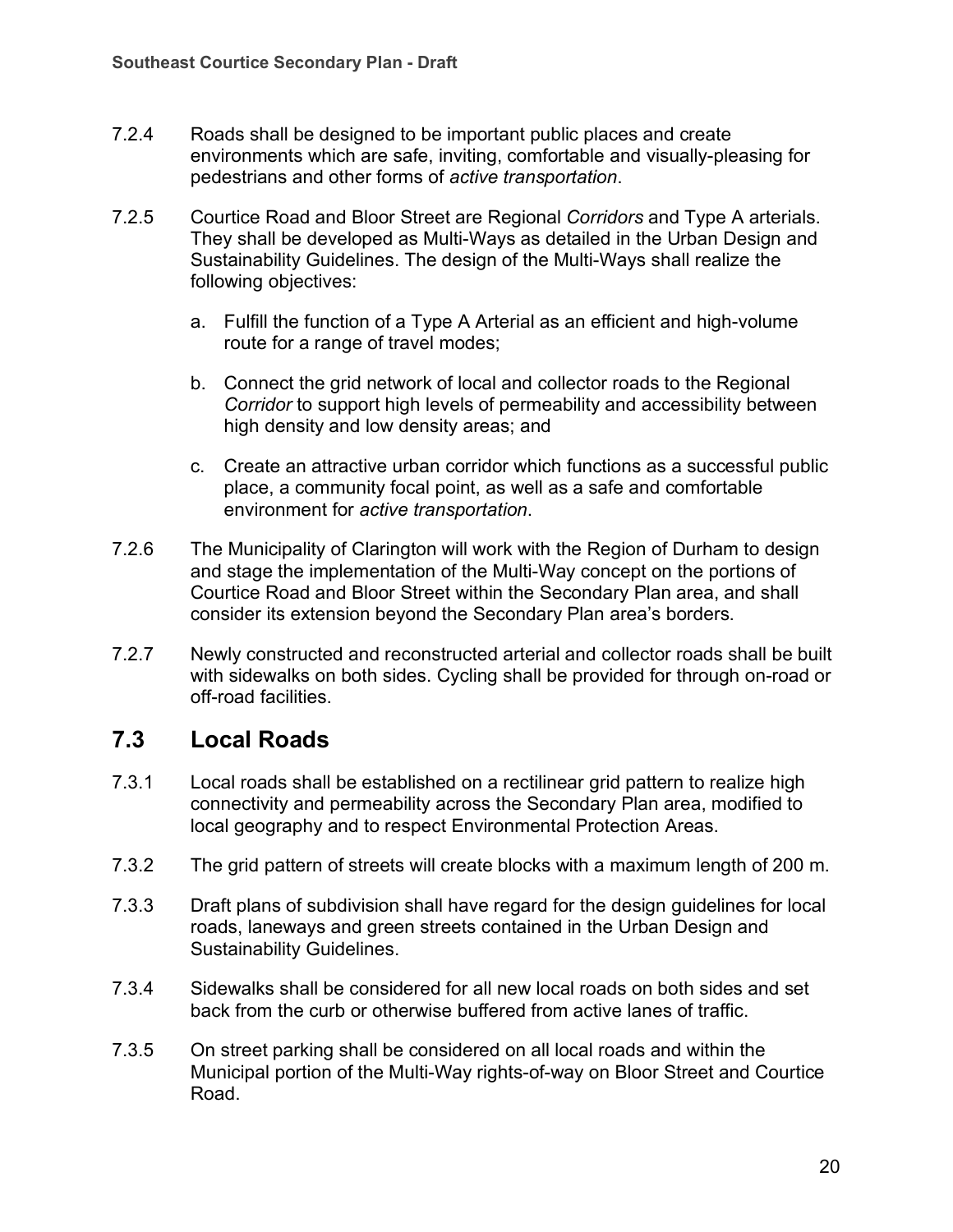7.3.6 Local roads shall be designed to incorporate passive and physical traffic calming measures to reduce speeds and improve safety.

## **7.4 Public Rear Lanes**

- 7.4.1 Public rear lanes are encouraged to support safe and attractive streets by eliminating the need for driveways and street-facing garages.
- 7.4.2 Public rear lanes shall be designed to have a right-of-way width of 8.5 metres.
- 7.4.3 Public utilities may be located within public rear lanes subject to functional and design standards established by the Municipality.

## **7.5 Public Transit**

- 7.5.1 The Municipality, in conjunction with the Region of Durham, shall integrate Southeast Courtice into the regional public transportation system.
- 7.5.2 To facilitate the *development* of a *transit-supportive* urban structure, the following measures shall be reflected in *development* proposals, including the subdivision of land:
	- a. *Transit-supportive* densities within the Regional *Corridor*;
	- b. An *active transportation* network that promotes direct pedestrian access to transit routes and stops;
	- c. Provision for transit stops and incorporation of bus-bays where appropriate into road design requirements; and
	- d. Transit waiting areas incorporated into buildings located adjacent to transit stops.

## **7.6 Integration and Quality of Active Transportation Routes**

- 7.6.1 The *active transportation* network may be provided within road rights-of-way as well as through trails and mid-block connections. *Active transportation* connections across barriers (natural and related to *infrastructure*) shall be planned at appropriate walking/cycling intervals to reduce barriers between areas and increase accessibility for all ages and abilities.
- 7.6.2 Destinations such as natural areas, parks, schools, recreation areas and stores and connections with areas outside the Secondary Plan area boundaries will be integrated through the on- and off-street *active transportation* network.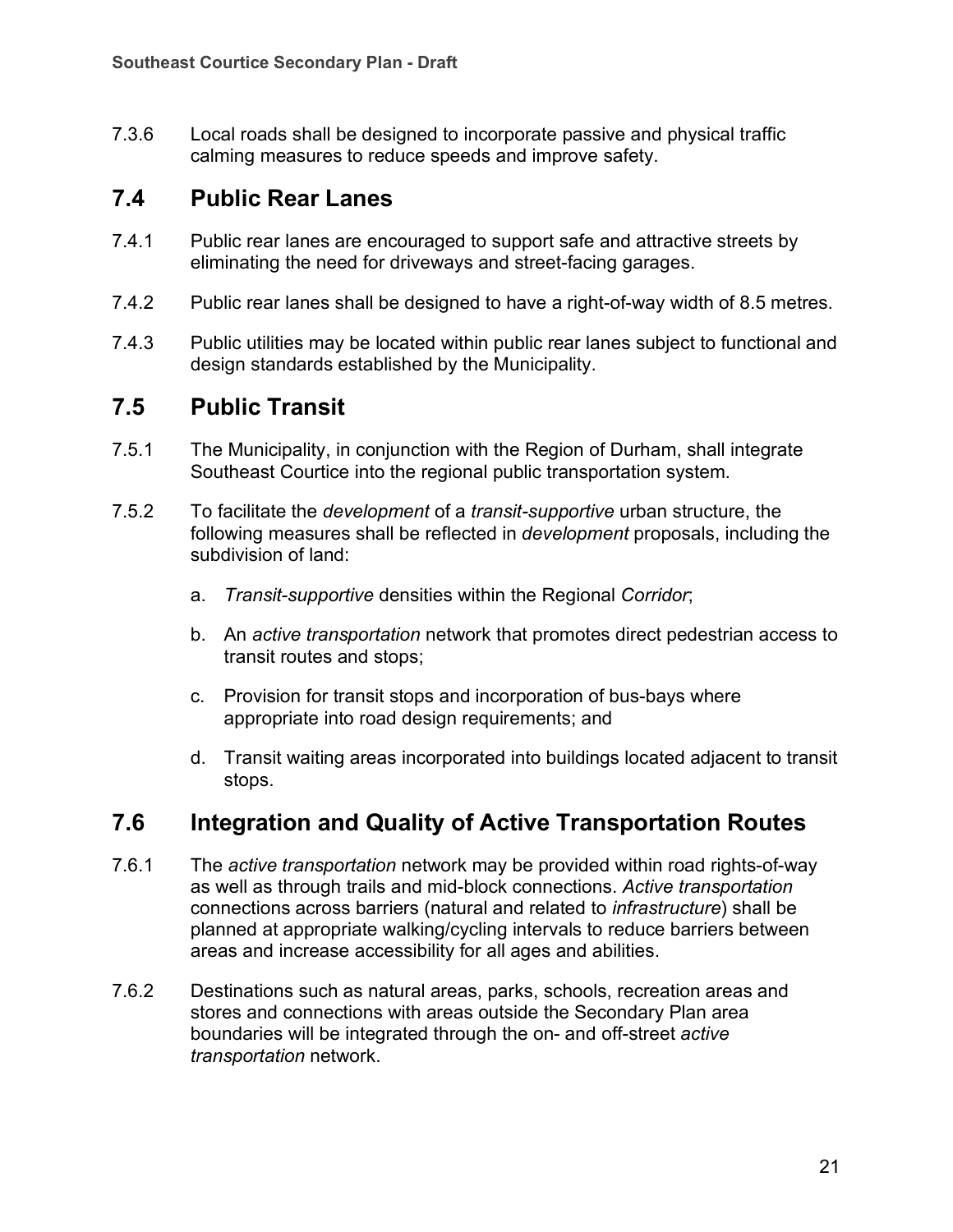7.6.3 All collector and local roads shall also be planned to include a vibrant and healthy tree canopy, consisting of primarily native plantings. The tree canopy will provide shade and enhance and establish a vibrant urban environment. A tree canopy plan shall be prepared for each plan of subdivision. In order to maximize the amount of tree planting and to minimize the removal of in-situ trees, the co-location of utilities is encouraged.

## **8 Servicing, Infrastructure and Environmental Performance**

## **8.1 Extension of Municipal Services**

8.1.1 All new *development* within the Southeast Courtice Secondary Plan area shall proceed on the basis of the sequential extension of full municipal services through the Regional and Municipal capital works programs and plans of subdivision.

## **8.2 Infrastructure and Utilities**

- 8.2.1 Telecommunications/communications utilities, electrical stations or substations, mail boxes or super mail boxes and similar facilities should be incorporated and built into architectural and landscaping features, rather than being freestanding. They shall be compatible with the appearance of adjacent uses and include anti-graffiti initiatives.
- 8.2.2 Super mail boxes will not be located in a municipally owned park.

### **8.3 Stormwater Management and Low Impact Development**

- 8.3.1 Proposed stormwater management quality, quantity, erosion control and water balance for ground water and natural systems shall be assessed during the *development* approval process to determine the impact on the *natural heritage system* and environmental features.
- 8.3.2 The submission of the following plans and reports shall be required to determine the impact of stormwater quality/quantity, erosion and water balance of the proposed *development*:
	- a. Stormwater Management Report and Plan;
	- b. Erosion and Sediment Control Plan; and
	- c. Servicing Plans.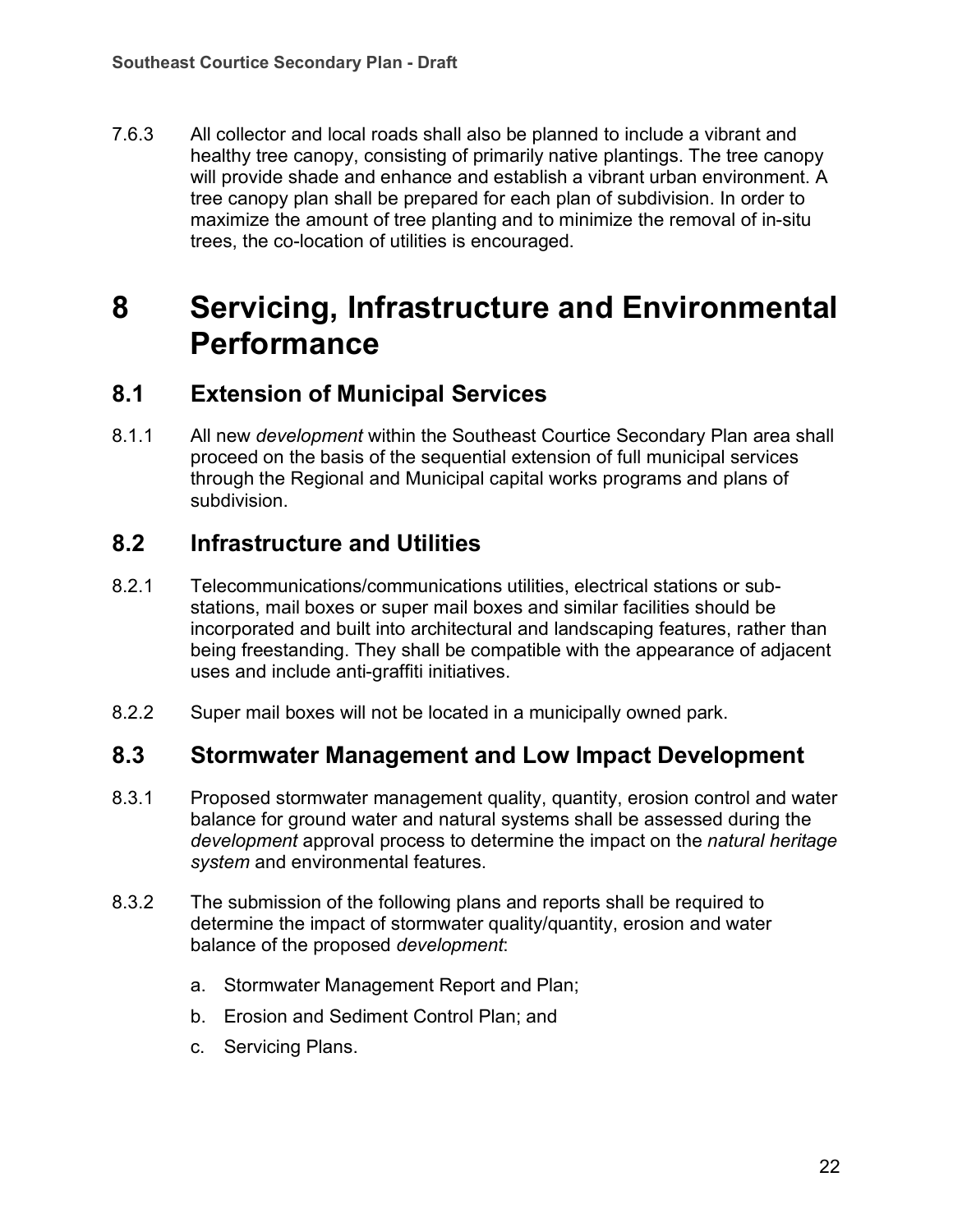- 8.3.3 The Stormwater Management Report and Plan identified in Policy 8.3.2 shall apply a range of stormwater management practices including Low Impact Development to ensure water quality control, baseflow management, water temperature control and the protection of aquatic habitat. The Stormwater Management Report and Plan shall explore and consider the feasibility of and opportunities to implement such Low Impact Development measures as:
	- a. Permeable hardscaping;
	- b. Bioretention areas;
	- c. Exfiltration systems;
	- d. Bioswales and infiltration trenches;
	- e. Third pipe systems;
	- f. Vegetation filter strips;
	- g. Green roofs (multi-unit buildings);
	- h. Rainwater harvesting; and
	- i. Other potential measures.
- 8.3.4 Stormwater management plans shall demonstrate how the water balance target set in the Robinson Creek and Tooley Creek Subwatershed Study is met.
- 8.3.5 Stormwater management for all *development* shall be undertaken on a volume control basis and shall demonstrate the maintenance of recharge rates, flow paths and water quality to the greatest extent possible. Peak flow control and the maintenance of pre-*development* water balance shall be demonstrated.
- 8.3.6 Significant ground water recharge areas shall maintain a pre-*development*  water balance.
- 8.3.7 *Development* of all detached, semi-detached and townhouse dwellings shall demonstrate the use of 300 mm of amended topsoil or equivalent system to improve surface porosity and permeability over all turf and landscaped areas beyond 3 metres of a building foundation and beyond tree protection areas.

### **8.4 Urban Forest and Native Plantings**

- 8.4.1 The preservation of trees on site is strongly encouraged. Mature trees shall be incorporated into the landscape plan of new *development*, where possible. Injury or destruction of trees shall be subject to Municipality of Clarington Bylaw 97-35.
- 8.4.2 Together, new *development* and public realm improvements shall establish an urban canopy throughout the Secondary Plan area to reduce the heat island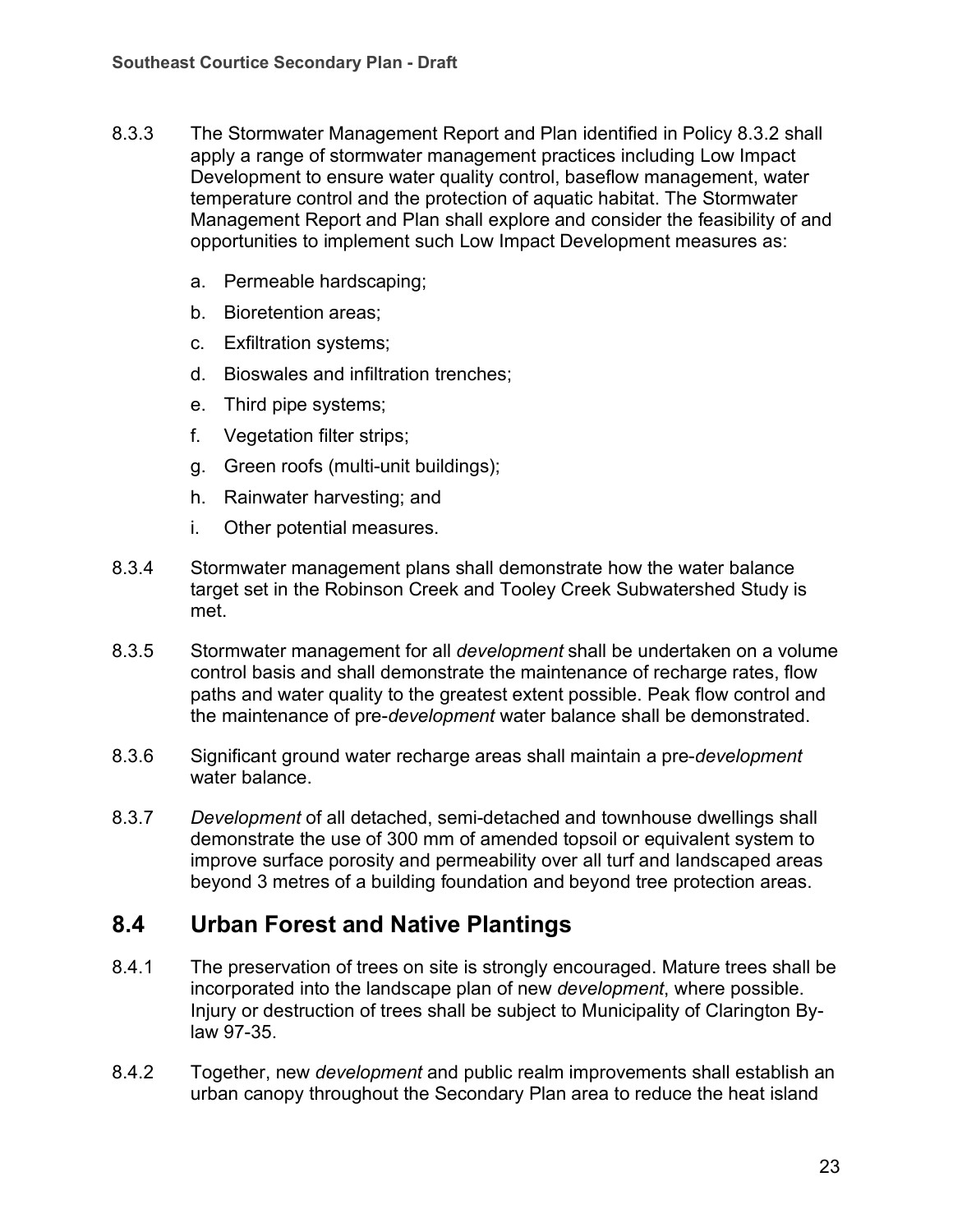effect, provide for shade and wind cover and contribute to a green and attractive environment.

- 8.4.3 New *development* and public realm improvements will be encouraged to use native plant species wherever possible and particularly along rights-of-way and pedestrian trails.
- 8.4.4 All private *development* shall be supported by landscape plans which demonstrate how the *development* will contribute to the urban forest, improve the health and diversity of the natural environment, support other local plant and animal species and further enhance the connectivity of the built environment to natural heritage and hydrologic features.
- 8.4.5 A diversity of tree species shall be planted in parks, parkettes and along rights-of-way to provide a healthy and more robust tree inventory that is less prone to insects and diseases.
- 8.4.6 Selection of tree species within the Secondary Plan area will contribute the Municipality's objective that each tree species planted within the Municipality not account for more than 10% of the overall tree inventory.

## **8.5 Building Technology**

- 8.5.1 Buildings shall be constructed with attractive and durable materials that conserve energy by lowering maintenance and replacement costs.
- 8.5.2 New *development* shall consider the use of renewable energy sources.
- 8.5.3 New *development* shall consider the use of technologies such as green roofs and reflective roof surface materials with high thermal reflectivity.

### **8.6 Role of Urban Design and Sustainability Guidelines**

8.6.1 The Southeast Courtice Urban Design and Sustainability Guidelines contained in Appendix A further articulate strategies for achieving the sustainability policies of this Secondary Plan.

## **9 Community Culture and Heritage**

## **9.1 Reflecting the Local Community**

9.1.1 The conservation and enhancement of significant cultural heritage resources shall be consistent with the provisions of Section 8 of the Clarington Official Plan and all relevant Provincial legislation and policy directives.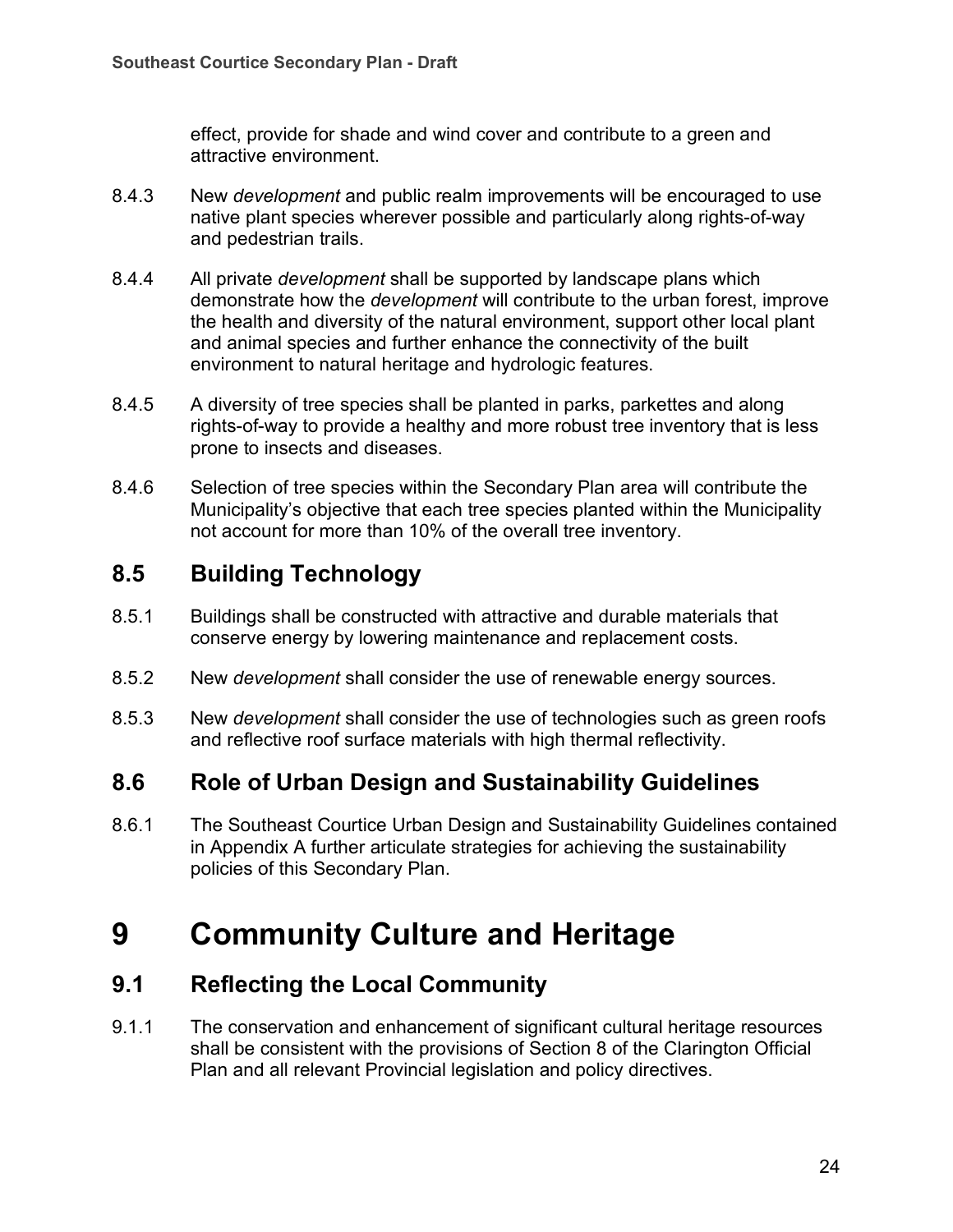9.1.2 The naming and design of parks, public spaces and prominent streetscapes shall have regard for the evolved cultural and natural heritage landscape. These features and amenities shall incorporate local heritage or natural influences including historic names, interpretive features, vernacular building elements, plantings and historic drainage patterns.

## **9.2 Location of Future Community Facilities**

- 9.2.1 Future community facilities shall be located in highly accessible areas that can be accessed by pedestrians and cyclists, as well as by automobile.
- 9.2.2 The co-location of elementary schools and future community facilities shall be considered.

## **10 Implementation and Interpretation**

## **10.1 Environmental Study Area**

- 10.1.1 Lands identified as Environmental Study Area are identified on Schedule A. The lands generally bound by Trulls Road in the west, Courtice Road in the east, Bloor Street in the South and Meadowglade Road to the north and shown on Schedule A have been identified as an Environmental Study Area.
- 10.1.2 The Environmental Study Area identifies an Area that contains complex natural features and functions, many of which require additional study to define. An Environmental Impact Study shall be prepared for the Area, in accordance with the policies of the Official Plan.
- 10.1.3 Until the Environmental Impact Study has been completed in accordance with Section 10.1.2, land uses within the Environmental Study Area shall be limited to existing uses.
- 10.1.4 Following the completion of the required study to the satisfaction of the Municipality, the Environmental Study Area may be lifted as deemed appropriate by the study, without amendment to this Plan, and the underlying land use designation will apply.
- 10.1.5 The Zoning By-law shall be amended as appropriate following the completion of the required study to implement new land use permissions for this area.

## **10.2 Zoning By-law**

10.2.1 A Zoning By-law shall implement the policies of this Secondary Plan.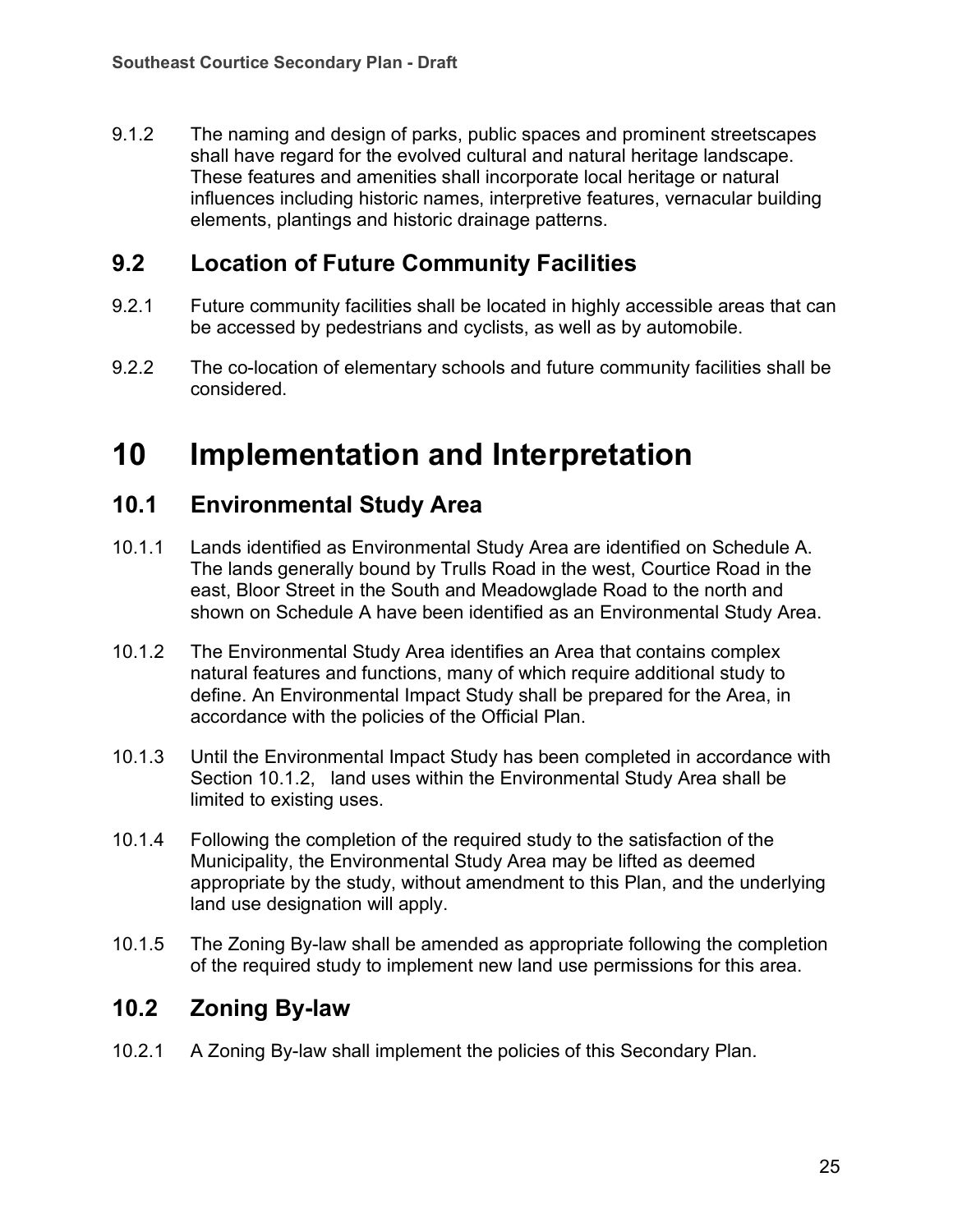## **10.3 Implementation**

- 10.3.1 The policies of this Secondary Plan shall be considered when making decisions related to *development* of the lands within the Southeast Courtice Secondary Plan Area. The policies of this Secondary Plan shall be implemented by exercising the powers conferred upon the Municipality by the Planning Act, the Municipal Act and any other applicable statues, and in accordance with the applicable policies of the Official Plan.
- 10.3.2 The Municipality will monitor the policies of this Secondary Plan as part of the five-year Official Plan review and propose updates as deemed necessary.
- 10.3.3 It is not possible or desirable to recognize all existing uses in the Secondary Plan. An existing use of land, building or structure which is lawfully in existence prior to the passage of the implementing Zoning By-law and which does not conform to this Secondary Plan, but continues to be used for such purposes, shall be deemed to be legal non-conforming.
- 10.3.4 Non-conforming uses, legal or otherwise, shall be encouraged to relocate or redevelop so that the subject land may be used in conformity with the policies of this Secondary Plan and the provisions of the implementing Zoning By-law.
- 10.3.5 Inherent to the Southeast Courtice Secondary Plan is the principle of flexibility, provided that the general intent and structure of the Plan are maintained to the satisfaction of the Municipality. As such, it is the intent of the Municipality to permit some flexibility in the interpretation of the policies, regulations and numerical requirements of this Secondary Plan except where this Secondary Plan is explicitly intended to be prescriptive. The Urban Design and Sustainability Guidelines, including the Demonstration Plan, are contained as an appendix to this Secondary Plan. The Urban Design and Sustainability Guidelines provide design principles and specific guidelines for both the public and private sectors. They indicate the Municipality of Clarington's expectations with respect to the character, quality and form of *development* in the Southeast Courtice community. The Demonstration Plan illustrates the planning principles that are inherent to the Secondary Plan. It is one example of how the Secondary Plan might be implemented within the Secondary Plan area. The Urban Design and Sustainability Guidelines and Demonstration Plan have been approved by Council, however do not require any formal amendment process to implement an alternative design solution, or solutions at any time in the future.
- 10.3.6 Engineering infrastructure shall follow the schedule within the Municipality's and Region's capital budget, as agreed to by the landowners' group.
- 10.3.7 Approval of *development* applications shall be conditional upon commitments from the appropriate authorities and the proponents of *development* to the timing and funding of the required road and transportation facilities, parks and